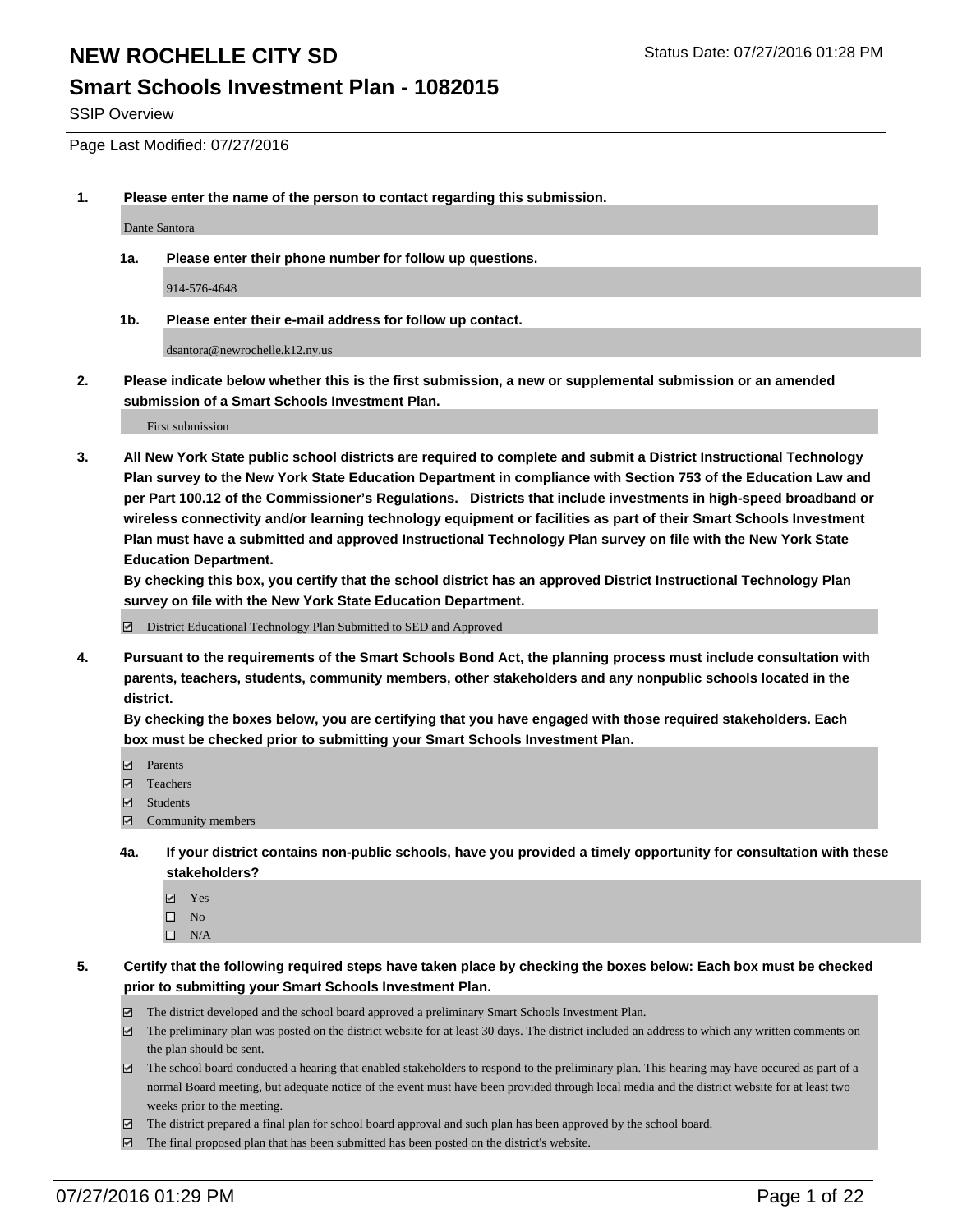### **Smart Schools Investment Plan - 1082015**

SSIP Overview

Page Last Modified: 07/27/2016

**5a. Please upload the proposed Smart Schools Investment Plan (SSIP) that was posted on the district's website. Note that this should be different than your recently submitted Educational Technology Survey. The Final SSIP, as approved by the School Board, should also be posted on the website and remain there during the course of the projects contained therein.**

SMART Bond Plan Meetings Log 12\_3\_15.docx SUNY\_CUNY Letter.docx Approved Board Resolution SSIP.pdf 000 Proposed SMART Bond PLAN 11\_2\_15\_.pdf SMARTBond#fromNYSED.pdf

**6. Please enter an estimate of the total number of students and staff that will benefit from this Smart Schools Investment Plan based on the cumulative projects submitted to date.**

13,138

**7. An LEA/School District may partner with one or more other LEA/School Districts to form a consortium to pool Smart Schools Bond Act funds for a project that meets all other Smart School Bond Act requirements. Each school district participating in the consortium will need to file an approved Smart Schools Investment Plan for the project and submit a signed Memorandum of Understanding that sets forth the details of the consortium including the roles of each respective district.**

 $\Box$  The district plans to participate in a consortium to partner with other school district(s) to implement a Smart Schools project.

**8. Please enter the name and 6-digit SED Code for each LEA/School District participating in the Consortium.**

| <b>Partner LEA/District</b> |               | <b>ISED BEDS Code</b> |  |  |
|-----------------------------|---------------|-----------------------|--|--|
|                             | (No Response) | (No Response)         |  |  |

**9. Please upload a signed Memorandum of Understanding with all of the participating Consortium partners.**

(No Response)

**10. Your district's Smart Schools Bond Act Allocation is:**

\$3,527,277

**11. Enter the budget sub-allocations by category that you are submitting for approval at this time. If you are not budgeting SSBA funds for a category, please enter 0 (zero.) If the value entered is \$0, you will not be required to complete that survey question.**

|                                              | Sub-         |
|----------------------------------------------|--------------|
|                                              | Allocations  |
| <b>School Connectivity</b>                   | 1,619,152    |
| <b>Connectivity Projects for Communities</b> | l 0          |
| Classroom Technology                         | 1,407,380    |
| Pre-Kindergarten Classrooms                  | l 0          |
| Replace Transportable Classrooms             | $\mathbf 0$  |
| <b>High-Tech Security Features</b>           | 399,979      |
| Totals:                                      | 3,426,511.00 |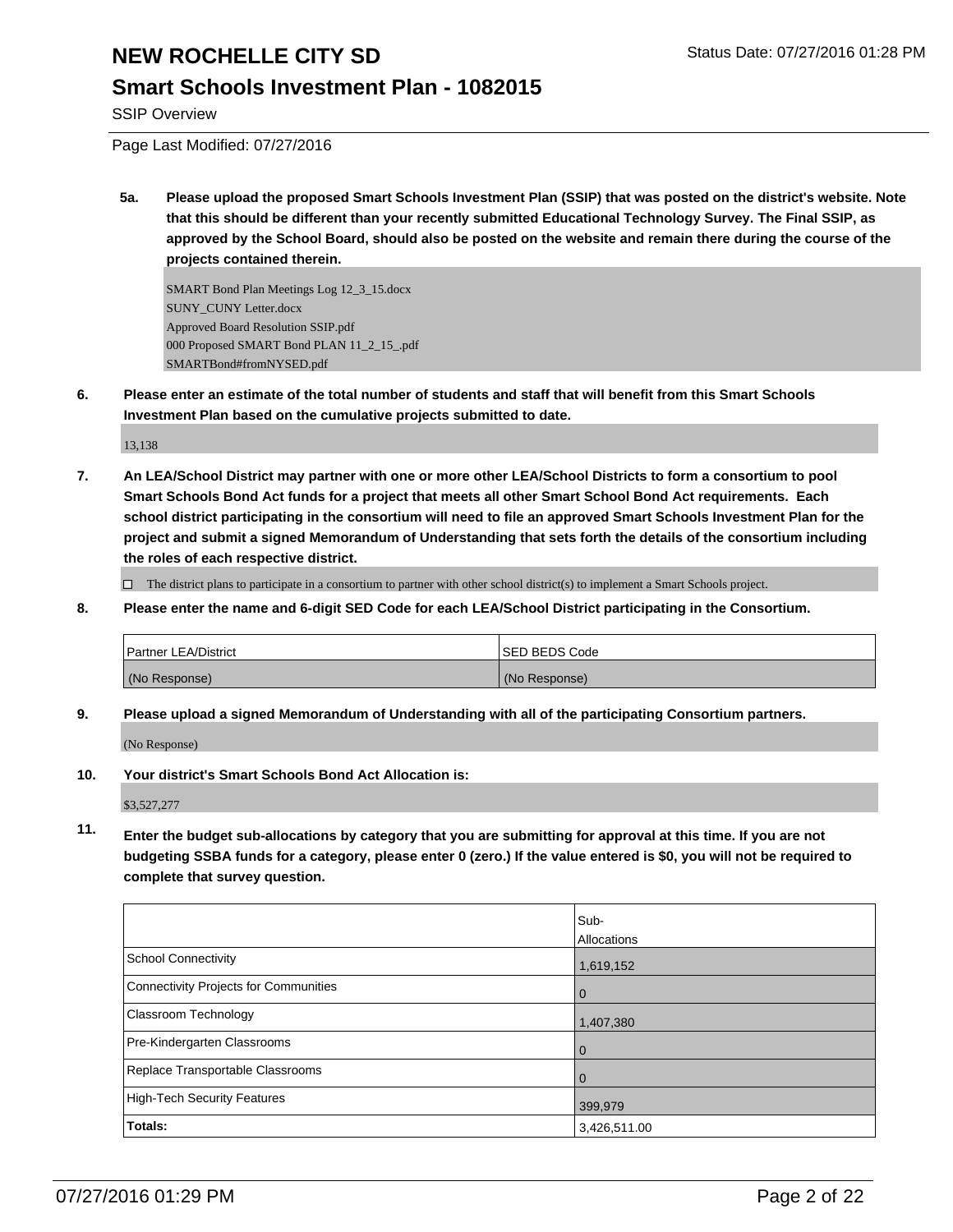### **Smart Schools Investment Plan - 1082015**

School Connectivity

Page Last Modified: 07/27/2016

- **1. In order for students and faculty to receive the maximum benefit from the technology made available under the Smart Schools Bond Act, their school buildings must possess sufficient connectivity infrastructure to ensure that devices can be used during the school day. Smart Schools Investment Plans must demonstrate that:**
	- **sufficient infrastructure that meets the Federal Communications Commission's 100 Mbps per 1,000 students standard currently exists in the buildings where new devices will be deployed, or**
	- **is a planned use of a portion of Smart Schools Bond Act funds, or**
	- **is under development through another funding source.**

**Smart Schools Bond Act funds used for technology infrastructure or classroom technology investments must increase the number of school buildings that meet or exceed the minimum speed standard of 100 Mbps per 1,000 students and staff within 12 months. This standard may be met on either a contracted 24/7 firm service or a "burstable" capability. If the standard is met under the burstable criteria, it must be:**

**1. Specifically codified in a service contract with a provider, and**

**2. Guaranteed to be available to all students and devices as needed, particularly during periods of high demand, such as computer-based testing (CBT) periods.**

#### **Please describe how your district already meets or is planning to meet this standard within 12 months of plan submission.**

- For a greater return on investment in terms of education technology and with additional devices, we will expand our network infrastructure at all CSDNR schools to upgrade to 10 Gigabit switches, 10 Gigabit fiber optics and upgraded UPS Network Management with environmental monitoring for these new devices to ensure ubiquitous access to teachng and learning applications. The CSDNR will meet the minmium bandwith requirment of 1,071Mbps by 7/1/17.
- This is designed to increase Internet speeds between CSDNR schools out to the Internet from 1 Gigabit to 10 Gigabit between buildings to facilitate capacities for teachers and students to access web based tools for teaching and learning. •
- We are also adding 4,233 additional Chromebook 11 laptops and will need the additional Internet speed to support teaching and learning on our network/
- **1a. If a district believes that it will be impossible to meet this standard within 12 months, it may apply for a waiver of this requirement, as described on the Smart Schools website. The waiver must be filed and approved by SED prior to submitting this survey.**
	- $\Box$ By checking this box, you are certifying that the school district has an approved waiver of this requirement on file with the New York State Education Department.

#### **2. Connectivity Speed Calculator (Required)**

|                         | Number of<br><b>Students</b> | Multiply by<br>100 Kbps | Divide by 1000 Current Speed<br>to Convert to<br>Required<br>lSpeed in Mb | l in Mb | <b>Expected</b><br>Speed to be<br>Attained Within   Required<br>12 Months | <b>Expected Date</b><br><b>When</b><br>Speed Will be<br>l Met |
|-------------------------|------------------------------|-------------------------|---------------------------------------------------------------------------|---------|---------------------------------------------------------------------------|---------------------------------------------------------------|
| <b>Calculated Speed</b> | 10.708                       | 1.070.800               | 1071                                                                      | 500     | 1071                                                                      | 07/01/2017                                                    |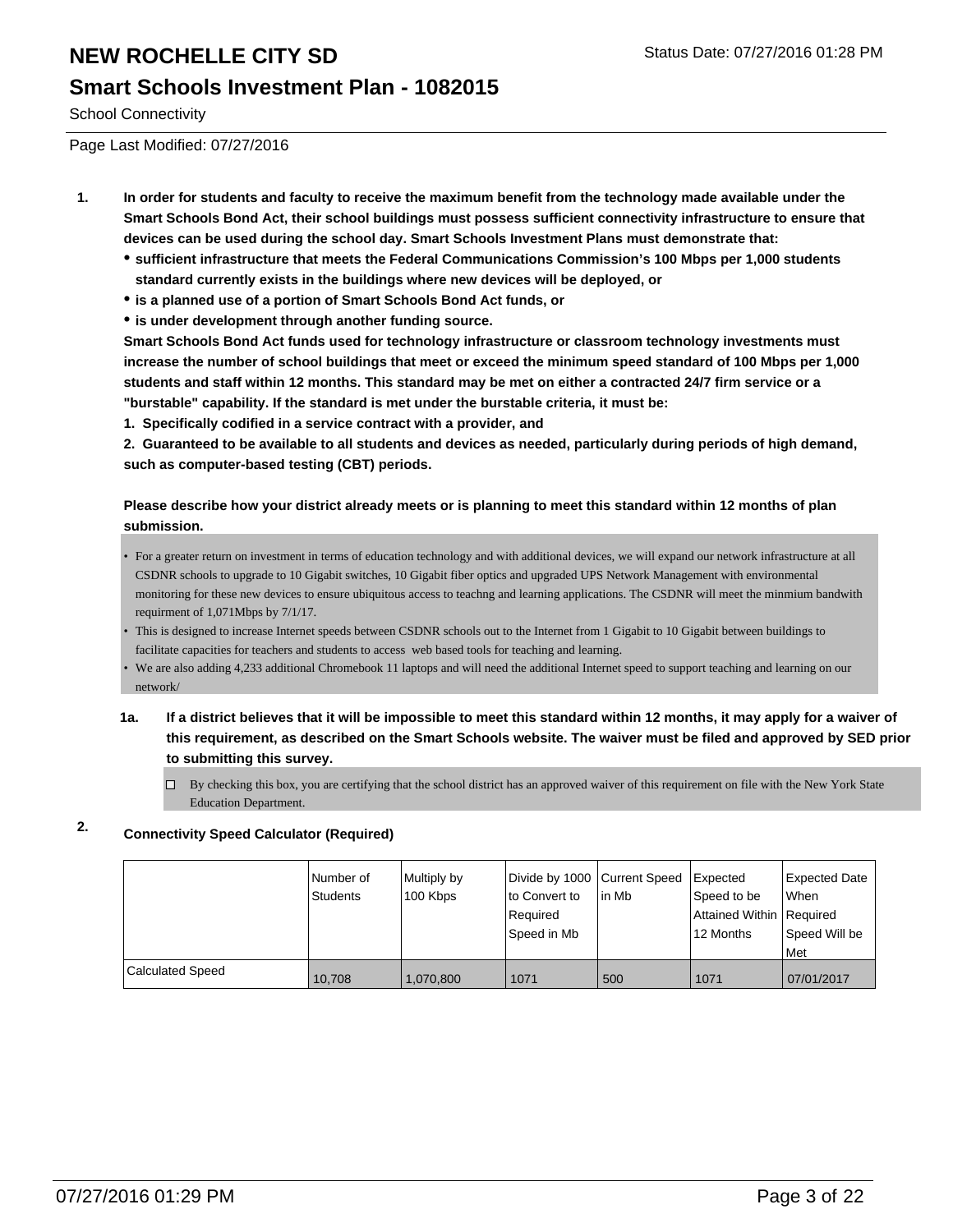## **Smart Schools Investment Plan - 1082015**

School Connectivity

Page Last Modified: 07/27/2016

#### **3. Describe how you intend to use Smart Schools Bond Act funds for high-speed broadband and/or wireless connectivity projects in school buildings.**

- **Upgrade CSDNR Network Infrastructure** Expand network Infrastructure at all CSDNR schools to upgrade to 10 Gigabit switches, 10 Gigabit fiber optics and upgraded UPS Network Management with environmental monitoring for these new devices. This is designed to increase Internet speeds between CSDNR schools out to the Internet from 1 Gigabit to 10 Gigabit capacities. **•**
- *Expand CSDNR Wireless Access for Classrooms* Currently CSDNR has a Wireless Aruba Network at all schools and Wireless Aruba Access Points in all School Libraries, in all Secondary School Cafeterias, Elementary Cafeteria, Meeting areas for Students at New Rochelle High School, Classrooms in New Rochelle High School, Classrooms at Albert Leonard Middle Schools, Classrooms at Isaac E. Young Middle School, Outdoor Access points at Elementary School, Meeting rooms in District Office, on all laptop carts in all schools and at all sites for Board of Education Meetings. SSBA funding will be expanding our Aruba wireless components at all schools including Wireless Access Points (WAPS) for classrooms, instructional areas, and Outdoor WAPS to narrow our digital divide for afterschool access and includes: *•*
- New Rochelle High School
- Campus Alternative High School
- Albert Leonard Middle School
- Isaac E. Young Middle School
- Henry Barnard PreK-3 Elementary School
- Columbus Elementary School
- Daniel Webster Elementary School
- George M. Davis Elementary School
- Jefferson Elementary School
- Trinity Elementary School
- William B. Ward Elementary School
- Outdoor WAPS at all schools

The project for School Connectivity is intended to replace and extend the Wireless network by adding Wireless Access Points WAPs and other appliances to enhance network connectivity district wide. This project was previously approved for streamlined status. (See attachment in Overview Q5a)

**4. Describe the linkage between the district's District Instructional Technology Plan and the proposed projects. (There should be a link between your response to this question and your response to Question 1 in Part E. Curriculum and Instruction "What are the district's plans to use digital connectivity and technology to improve teaching and learning?)**

The linkage between the District Instructional Technology Plan and the proposed projects is to embed technology into the delivery of instruction and continue to provide equitable access to technology tools to prepare all learners to be college and career ready. This includes:

- Upgrading network connectivity from 1 Gigabit to 10 Gigagbit switches between all schools to the Internet.
- Expand Wi-Fi access in classrooms to impact teaching and learning.
- Expand Wi-Fi access on the roofs of all school buildings to provide wifi after school hours and on weekends to narrow our digital divide.
- Expand Wi-Fi devices (Chromebooks) in classrooms to impact teaching and learning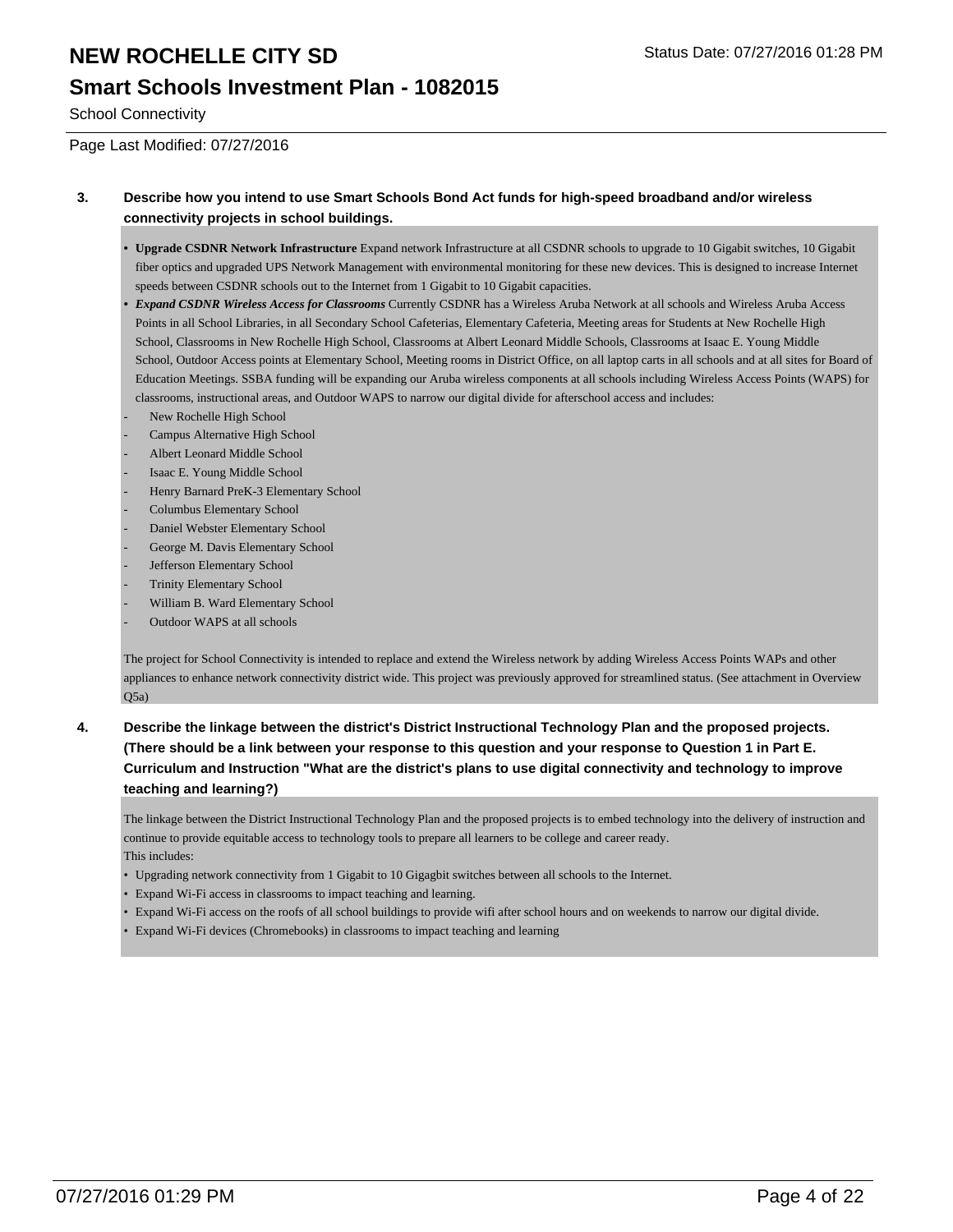### **Smart Schools Investment Plan - 1082015**

School Connectivity

Page Last Modified: 07/27/2016

**5. If the district wishes to have students and staff access the Internet from wireless devices within the school building, or in close proximity to it, it must first ensure that it has a robust Wi-Fi network in place that has sufficient bandwidth to meet user demand.**

#### **Please describe how you have quantified this demand and how you plan to meet this demand.**

We plan to expand our current CSDNR Wireless Access for Classrooms with this project.

We currently at 500 MB of internet bandwith.

Currently CSDNR has a Wireless Aruba Network at all schools and Wireless Aruba Access Points in all School Libraries, in all Secondary School Cafeterias, Elementary Cafeteria-Columbus School, Elementary building-Columbus School that also has outdoor WiFi access points installed on the roof for use afterschool and on weekends for students who do no have Wi-Fi at home Meeting areas for Students at New Rochelle High School, Classrooms in New Rochelle High School, Classrooms at Albert Leonard Middle Schools, Classrooms at Isaac E. Young Middle School, Outdoor Access points at Elementary School, Meeting rooms in District Office, on all laptop carts in all schools and at all sites for Board of Education Meetings. SSBA funding we will be expanding our Aruba wireless components at all schools including Wireless Access Points (WAPS) for classrooms, instructional areas, and Outdoor WAPS to narrow our digital divide for afterschool access and includes:

- New Rochelle High School
- Campus Alternative High School
- Albert Leonard Middle School
- Isaac E. Young Middle School
- Henry Barnard PreK-3 Elementary School
- Columbus Elementary School
- Daniel Webster Elementary School
- George M. Davis Elementary School
- Jefferson Elementary School
- Trinity Elementary School
- William B. Ward Elementary School
- Outdoor WAPS at all schools
- **6. As indicated on Page 5 of the guidance, the Office of Facilities Planning will have to conduct a preliminary review of all capital projects, including connectivity projects.**

| Project Number       |  |
|----------------------|--|
|                      |  |
|                      |  |
| 66-1100-01-7-999-SB1 |  |

**7. Certain high-tech security and connectivity infrastructure projects may be eligible for an expedited review process as determined by the Office of Facilities Planning.**

**Was your project deemed eligible for streamlined review?**

Yes

**7a. Districts that choose the Streamlined Review Process will be required to certify that they have reviewed all installations with their licensed architect or engineer of record and provide that person's name and license number. The licensed professional must review the products and proposed method of installation prior to implementation and review the work during and after completion in order to affirm that the work was codecompliant, if requested.**

 $\Box$  I certify that I have reviewed all installations with a licensed architect or engineer of record.

**8. Include the name and license number of the architect or engineer of record.**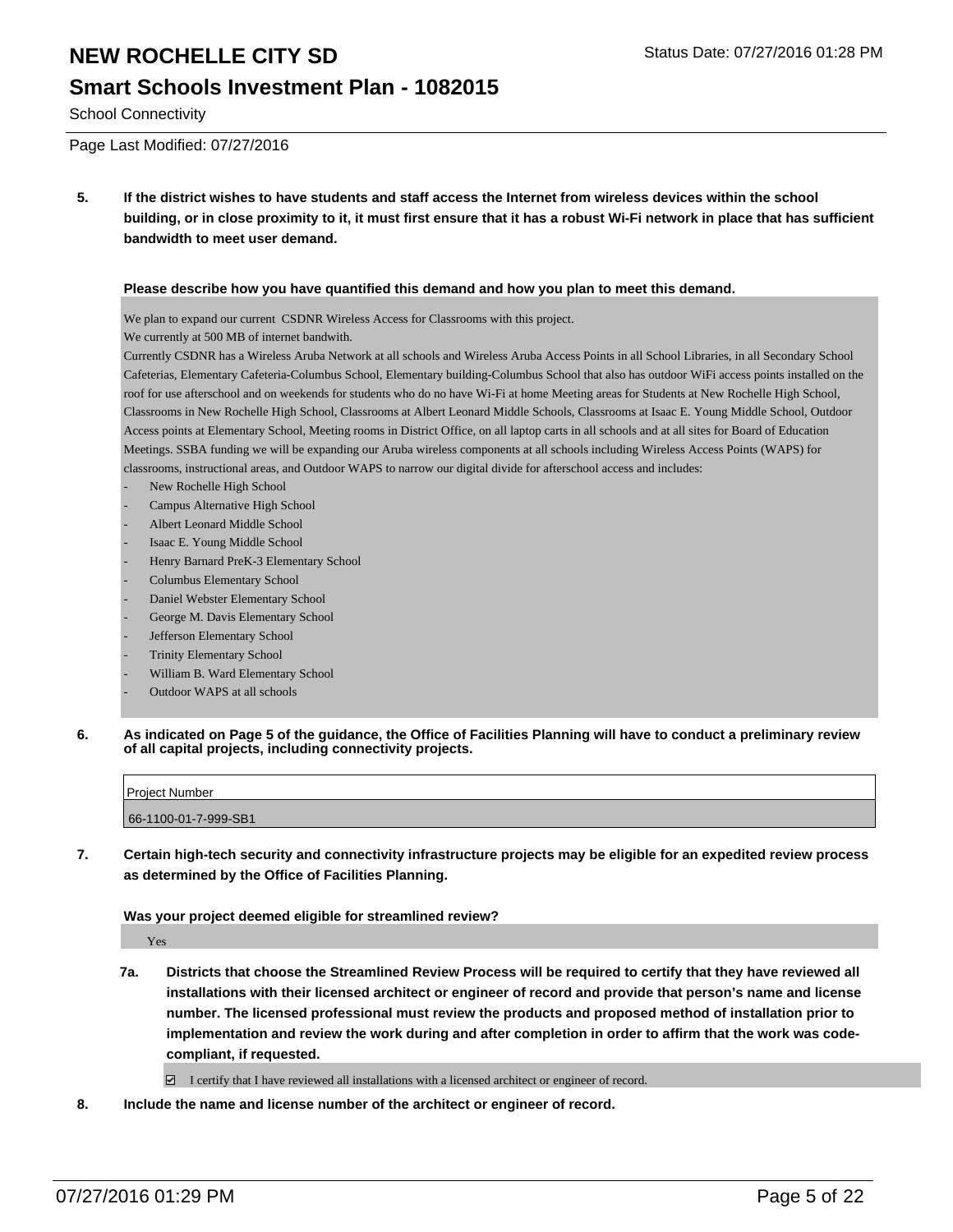## **Smart Schools Investment Plan - 1082015**

School Connectivity

Page Last Modified: 07/27/2016

| <sup>1</sup> Name | License Number |  |  |
|-------------------|----------------|--|--|
| Tom Ritzenthaler  | 23344          |  |  |

#### **9. If you are submitting an allocation for School Connectivity complete this table. Note that the calculated Total at the bottom of the table must equal the Total allocation for this category that you entered in the SSIP Overview overall budget.**

|                                            | Sub-              |
|--------------------------------------------|-------------------|
|                                            | <b>Allocation</b> |
| Network/Access Costs                       | 289,694           |
| <b>Outside Plant Costs</b>                 | $\bf{0}$          |
| School Internal Connections and Components | 1,286,420         |
| <b>Professional Services</b>               | 35,238            |
| Testing                                    | 7,800             |
| <b>Other Upfront Costs</b>                 | 0                 |
| <b>Other Costs</b>                         | 0                 |
| Totals:                                    | 1,619,152.00      |

| Select the allowable expenditure | litem to be purchased | Quantity      | Cost per Item | <b>Total Cost</b> |
|----------------------------------|-----------------------|---------------|---------------|-------------------|
| type.                            |                       |               |               |                   |
| Repeat to add another item under |                       |               |               |                   |
| each type.                       |                       |               |               |                   |
| (No Response)                    | (No Response)         | (No Response) | (No Response) | (No Response)     |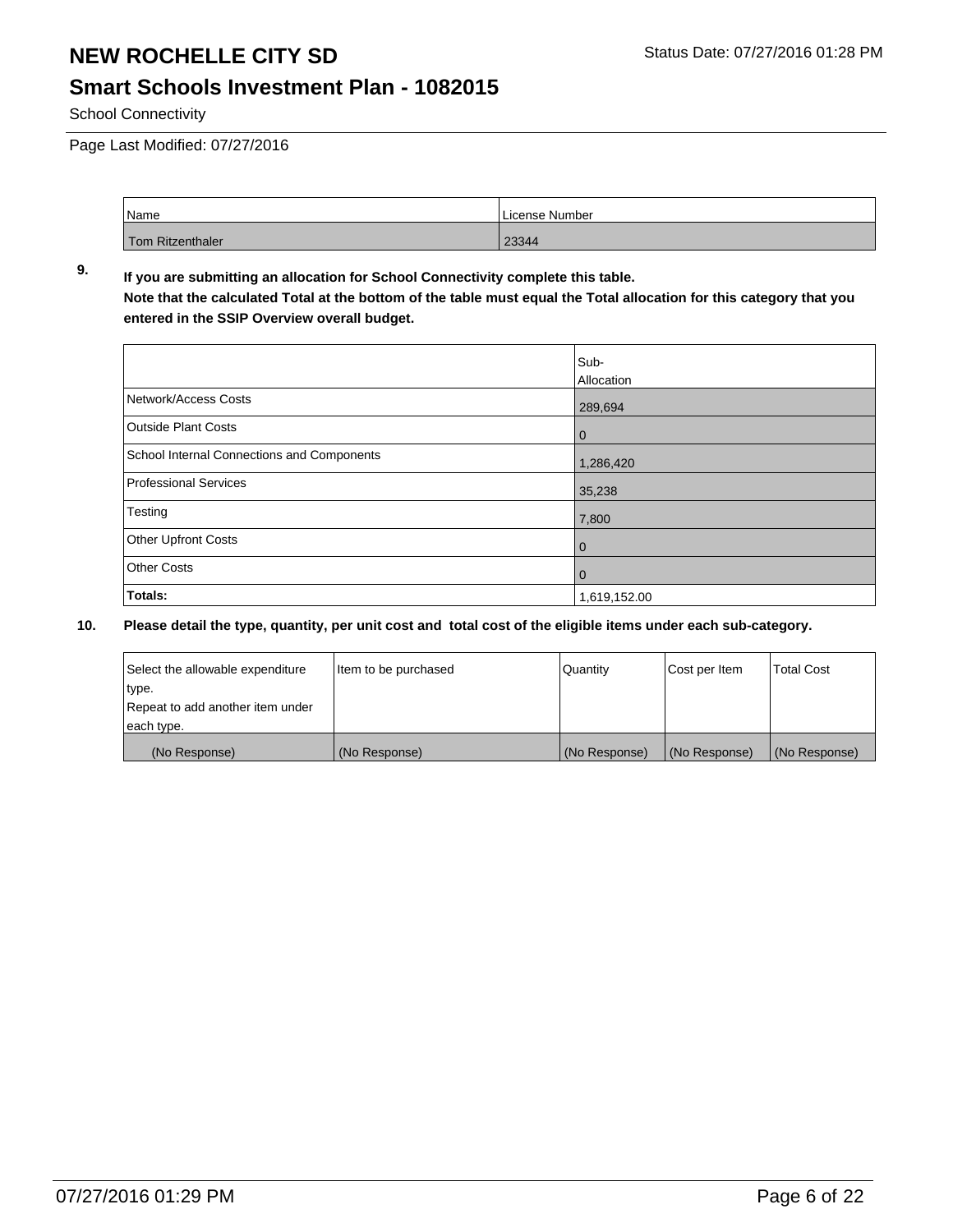#### **Smart Schools Investment Plan - 1082015**

Community Connectivity (Broadband and Wireless)

Page Last Modified: 05/25/2016

**1. Describe how you intend to use Smart Schools Bond Act funds for high-speed broadband and/or wireless connectivity projects in the community.**

(No Response)

**2. Please describe how the proposed project(s) will promote student achievement and increase student and/or staff access to the Internet in a manner that enhances student learning and/or instruction outside of the school day and/or school building.**

(No Response)

**3. Community connectivity projects must comply with all the necessary local building codes and regulations (building and related permits are not required prior to plan submission).**

 $\Box$  I certify that we will comply with all the necessary local building codes and regulations.

**4. Please describe the physical location of the proposed investment.**

(No Response)

**5. Please provide the initial list of partners participating in the Community Connectivity Broadband Project, along with their Federal Tax Identification (Employer Identification) number.**

| Project Partners | <b>IFederal ID#</b> |
|------------------|---------------------|
| (No Response)    | (No Response)       |

**6. If you are submitting an allocation for Community Connectivity, complete this table. Note that the calculated Total at the bottom of the table must equal the Total allocation for this category that you**

**entered in the SSIP Overview overall budget.**

|                                    | Sub-Allocation |
|------------------------------------|----------------|
| Network/Access Costs               | (No Response)  |
| <b>Outside Plant Costs</b>         | (No Response)  |
| <b>Tower Costs</b>                 | (No Response)  |
| <b>Customer Premises Equipment</b> | (No Response)  |
| <b>Professional Services</b>       | (No Response)  |
| Testing                            | (No Response)  |
| <b>Other Upfront Costs</b>         | (No Response)  |
| <b>Other Costs</b>                 | (No Response)  |
| Totals:                            |                |

| Select the allowable expenditure | Item to be purchased | Quantity      | Cost per Item | <b>Total Cost</b> |
|----------------------------------|----------------------|---------------|---------------|-------------------|
| type.                            |                      |               |               |                   |
| Repeat to add another item under |                      |               |               |                   |
| each type.                       |                      |               |               |                   |
| (No Response)                    | (No Response)        | (No Response) | (No Response) | (No Response)     |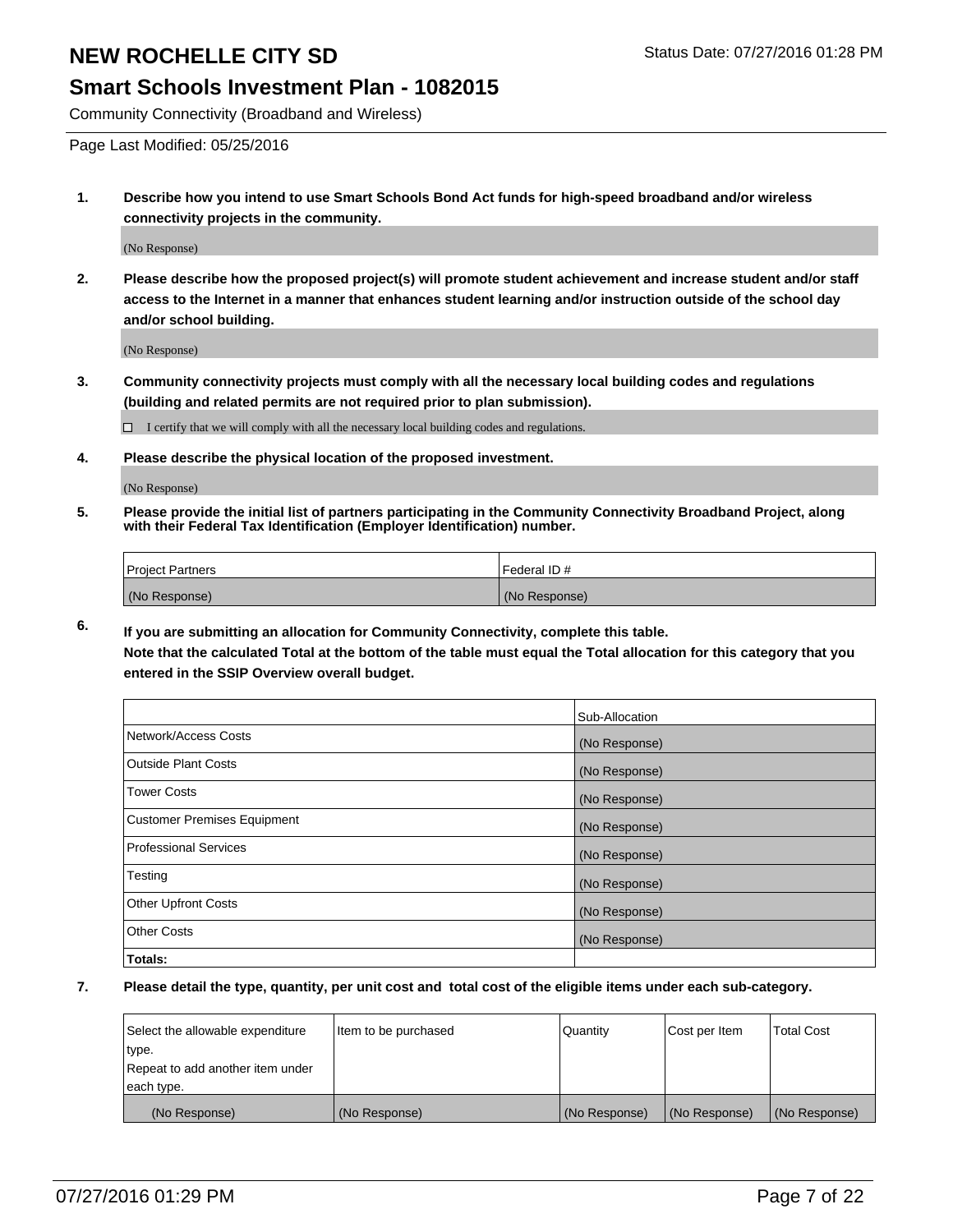#### **Smart Schools Investment Plan - 1082015**

Classroom Learning Technology

Page Last Modified: 07/27/2016

**1. In order for students and faculty to receive the maximum benefit from the technology made available under the Smart Schools Bond Act, their school buildings must possess sufficient connectivity infrastructure to ensure that devices can be used during the school day. Smart Schools Investment Plans must demonstrate that sufficient infrastructure that meets the Federal Communications Commission's 100 Mbps per 1,000 students standard currently exists in the buildings where new devices will be deployed, or is a planned use of a portion of Smart Schools Bond Act funds, or is under development through another funding source.**

**Smart Schools Bond Act funds used for technology infrastructure or classroom technology investments must increase the number of school buildings that meet or exceed the minimum speed standard of 100 Mbps per 1,000 students and staff within 12 months. This standard may be met on either a contracted 24/7 firm service or a "burstable" capability. If the standard is met under the burstable criteria, it must be:**

**1. Specifically codified in a service contract with a provider, and**

**2. Guaranteed to be available to all students and devices as needed, particularly during periods of high demand, such as computer-based testing (CBT) periods.**

**Please describe how your district already meets or is planning to meet this standard within 12 months of plan submission.**

The City School District of New Rochelle (CSDNR) is currently at 500 MB of internet badwidth.

CSDNR participates in Internet Services from the Lower Hudson Regional information Service (LHRIC) BOCES Consortium who has confirmed that the Bandwidth Requirements as Per Broadband Commission Report on April 2015, has been met by providing the following information:

Student count based on the Current BEDS Data (2014-2015) for 10,867 students

Bandwidth Internet Speed Standard as Per the Broadband Commission Report for April 2015 (Based on 100MB per 1,000 students) = 1,087

District Intra-Building Connectivity = 10GB Managed Fiber, Currently configured for 1GB due to old electronics

District to LHRIC BOCES Connectivity = 2 x 1GB TLS Circuits

District Current Internet Bandwidth = 400 Megabytes

District Potential Internet Capacity = 2 Gigabytes

**1a. If a district believes that it will be impossible to meet this standard within 12 months, it may apply for a waiver of this requirement, as described on the Smart Schools website. The waiver must be filed and approved by SED prior to submitting this survey.**

 $\Box$  By checking this box, you are certifying that the school district has an approved waiver of this requirement on file with the New York State Education Department.

### **2. Connectivity Speed Calculator (Required)**

|                         | Number of<br><b>Students</b> | Multiply by<br>100 Kbps | Divide by 1000 Current Speed<br>to Convert to<br>Required<br>Speed in Mb | lin Mb | Expected<br>Speed to be<br>Attained Within Required<br>12 Months | Expected Date<br>When<br>Speed Will be<br>l Met |
|-------------------------|------------------------------|-------------------------|--------------------------------------------------------------------------|--------|------------------------------------------------------------------|-------------------------------------------------|
| <b>Calculated Speed</b> | 10.708                       | 1.070.800               | 1071                                                                     | 500    | 1071                                                             | 07/01/2017                                      |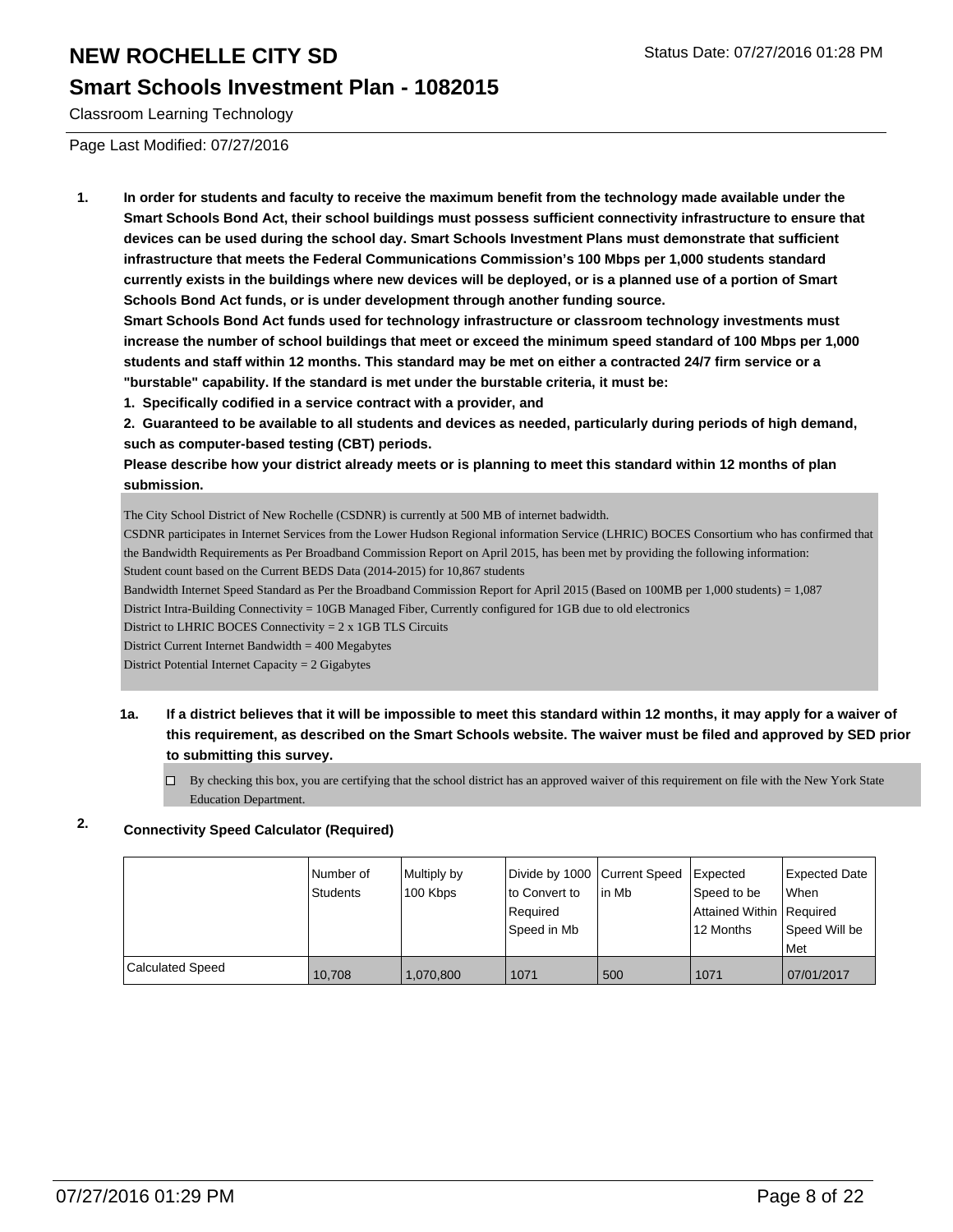### **Smart Schools Investment Plan - 1082015**

Classroom Learning Technology

Page Last Modified: 07/27/2016

**3. If the district wishes to have students and staff access the Internet from wireless devices within the school building, or in close proximity to it, it must first ensure that it has a robust Wi-Fi network in place that has sufficient bandwidth to meet user demand.**

#### **Please describe how you have quantified this demand and how you plan to meet this demand.**

The City School District of New Rochelle (CSDNR) currently meets the minimum Internet speed 100 Mbps per 1,000 students as required by the Smart Schools Bond Act Guidelines.

We will be expanding our Wi-Fi network through (2) Smart Schools Bond Act funded **School Connectivity** projects explained below that are included in this application to meet the 4,298 Dell 11 Chromebooks being added to our classrooms through this application.

\* Please Note- The additional 1,114 Dell 11 Chromebooks being funded through the Smart Schools Bond Act be loaned out to the (10) Non-Public schools located in New Rochelle. These devices will not be on the City School District of New Rochelle's network, but will be on the (10) Non-Public schools networks and are loaned devices as required by the Smart Schools Bond Act Guidelines.

#### **Smart School Bond Act School Connectivity Projects**

- **Upgrade CSDNR Network Infrastructure** Expand network Infrastructure at all CSDNR schools to upgrade to 10Gigabitt switches, 10Gigabitt fiber optics and upgraded UPS Network Management with environmental monitoring for these new devices. This is designed to increase Internet speeds between CSDNR schools out to the Internet from 1Gigabitt to 10Gigabitt capacities. **•**
- *Expand CSDNR Wireless Access for Classrooms* Currently CSDNR has a Wireless Aruba Network at all schools and Wireless Access Points in all School Libraries, in all Secondary School Cafeterias, Elementary Cafeteria, Columbus School, Elementary building Columbus School with outdoor WiFi access points that are used after school and on weekends for students who do not have Wi-Fi at home. Meeting areas for Students at New Rochelle High School, Classrooms in New Rochelle High School, Classrooms at Albert Leonard Middle Schools, Classrooms at Isaac E. Young Middle School, Outdoor Access points at Elementary School, Meeting rooms in District Office, on all laptop carts in all schools and at all sites for Board of Education Meetings. With SSBA funding we will be expanding our Aruba wireless components at all schools including Wireless Access Points (WAPS) for classrooms, instructional areas, and Outdoor WAPS to narrow our Digital Divide forafterschooll access and includes: *•*
- New Rochelle High School
- Campus Alternative High School
- Albert Leonard Middle School
- Isaac E. Young Middle School
- Henry BarnardPreKK-3 Elementary School
- Columbus Elementary School
- Daniel Webster Elementary School
- George M. Davis Elementary School
- Jefferson Elementary School
- **Trinity Elementary School**
- William B. Ward Elementary School
- Outdoor WAPS at all schools
- **4. All New York State public school districts are required to complete and submit an Instructional Technology Plan survey to the New York State Education Department in compliance with Section 753 of the Education Law and per Part 100.12 of the Commissioner's Regulations.**

**Districts that include educational technology purchases as part of their Smart Schools Investment Plan must have a submitted and approved Instructional Technology Plan survey on file with the New York State Education Department.**

By checking this box, you are certifying that the school district has an approved Instructional Technology Plan survey on file with the New York State Education Department.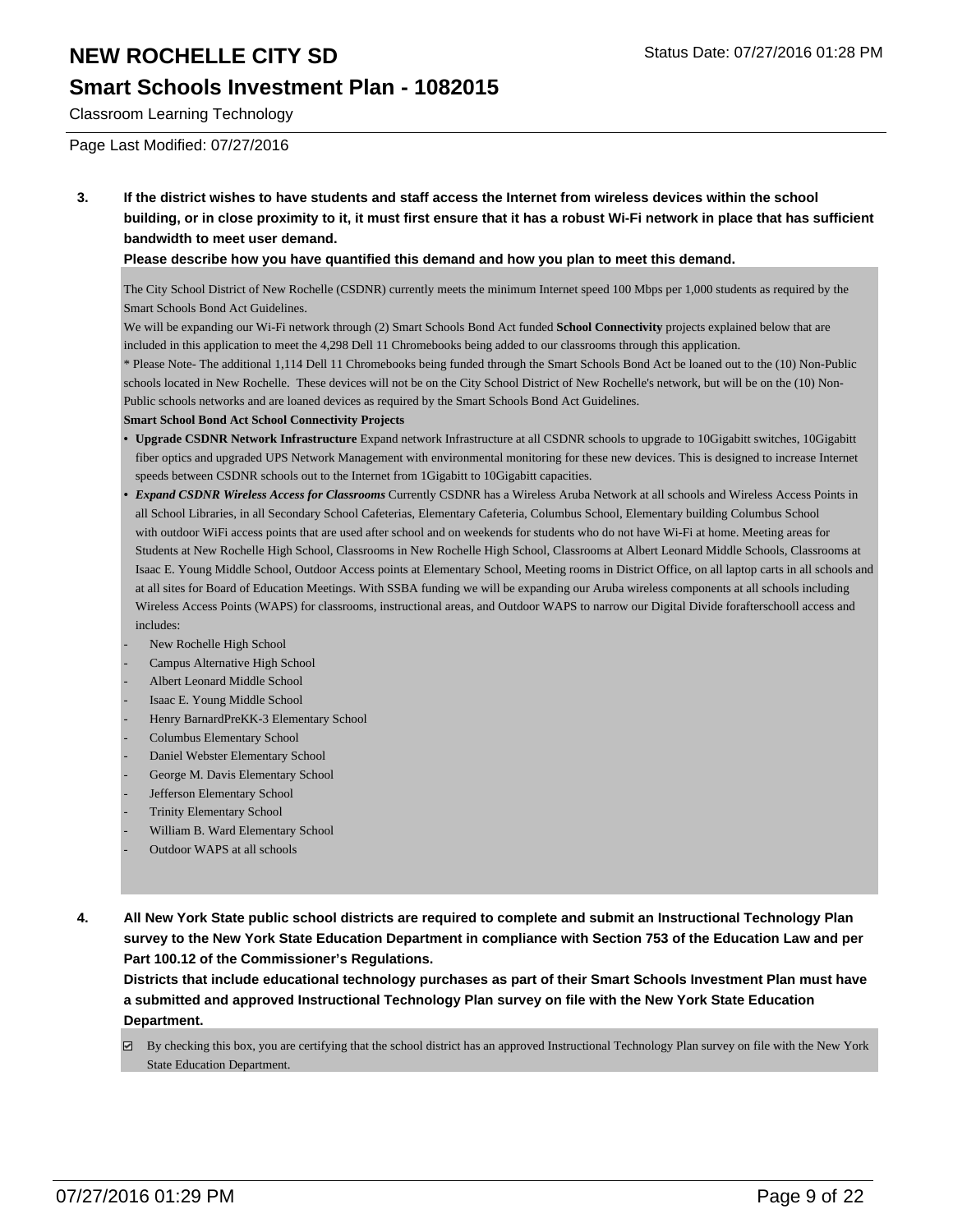### **Smart Schools Investment Plan - 1082015**

Classroom Learning Technology

Page Last Modified: 07/27/2016

**5. Describe the devices you intend to purchase and their compatibility with existing or planned platforms or systems. Specifically address the adequacy of each facility's electrical, HVAC and other infrastructure necessary to install and support the operation of the planned technology.**

 The District plans to purchase 5,412 Dell Chromebook 11 laptops (4,298 for the District and 1,114 for the Non-Public School Loaning Program. Each Dell Chromebook features an 11" screen, Intel Processor, 4 GB of Memory, Intel Duel-Band wireless capabilities and features a 10 hour battery. They will be purchased with the Chrome OS Management so that they can be added to the District's existing CSDNR Google for Education (GAFE) Management CLOUD. These units are allocated in groups of 30 to classrooms and will be charged and secured in Dell Mobile Computer carts in classrooms that will be purchased through Ddistrict budgeted funds.

 The model selected, Dell Chromebook 11, were chosen to expand upon the current (3,940) Dell Chromebook 11 we currently have distributed and in use throughout 10 schools in classrooms. This technology has a proof-of-concept for portability, excellent durability, sustainability and successful integration into the Grade 2-12 curriculum. This equipment is also supported for break, fix, repair through our BOCES Support contract. We plan to purchase the laptopcarts needed on a district budgeted project.

 The Chromebook 11 laptop devices work extremly well with our Aruba Wireless network, Internet filtering (Lightspeed) and our Google for Education (GAFE) CLOUD for students and teachers. We are in year (5) of integration Google for Education CLOUD and in year (2) of integration of Google Classroom for grades 2-12.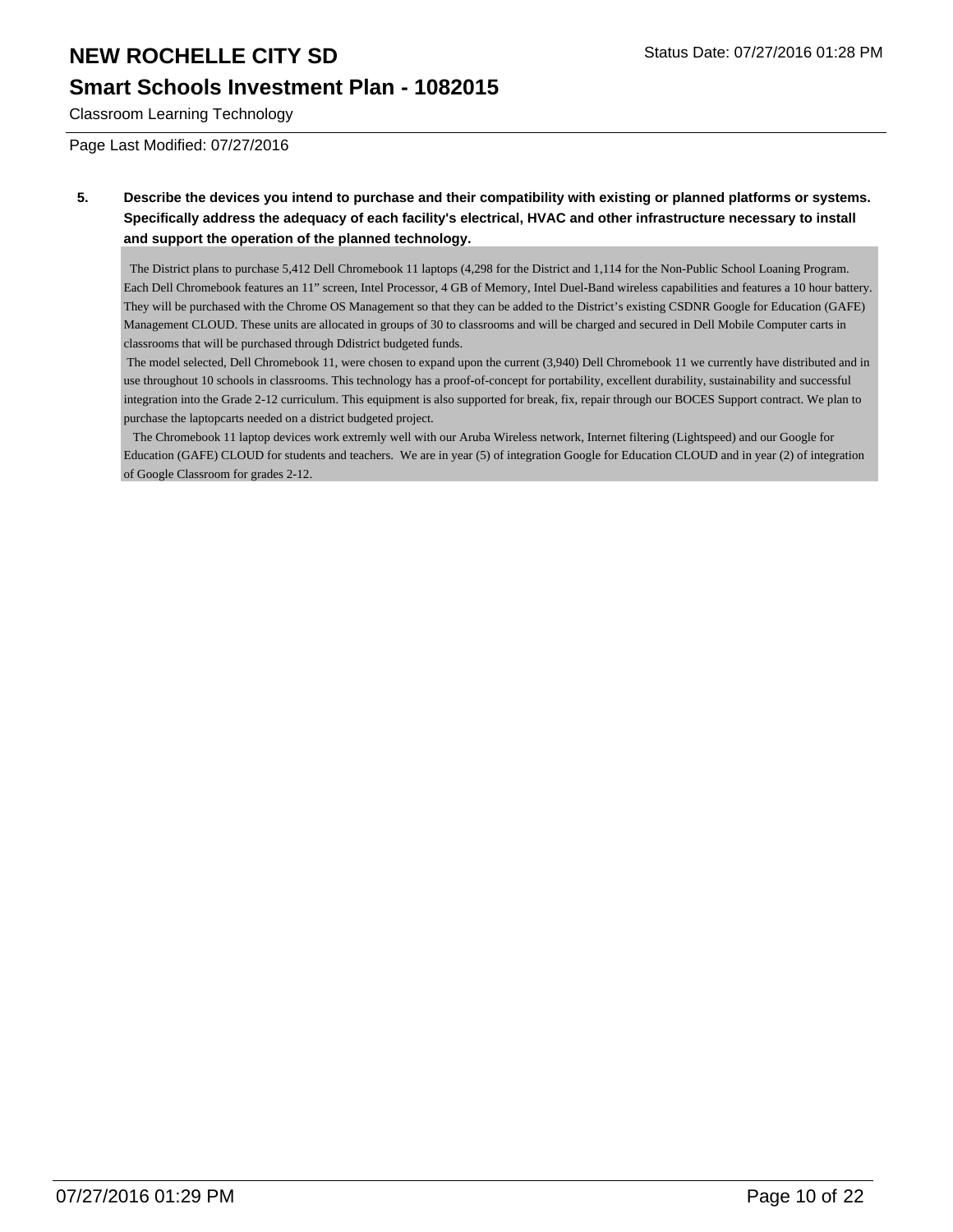### **Smart Schools Investment Plan - 1082015**

Classroom Learning Technology

Page Last Modified: 07/27/2016

- **6. Describe how the proposed technology purchases will:**
	- **> enhance differentiated instruction;**
	- **> expand student learning inside and outside the classroom;**
	- **> benefit students with disabilities and English language learners; and**
	- **> contribute to the reduction of other learning gaps that have been identified within the district.**

**The expectation is that districts will place a priority on addressing the needs of students who struggle to succeed in a rigorous curriculum. Responses in this section should specifically address this concern and align with the district's Instructional Technology Plan (in particular Question 2 of E. Curriculum and Instruction: "Does the district's instructional technology plan address the needs of students with disabilities to ensure equitable access to instruction, materials and assessments?" and Question 3 of the same section: "Does the district's instructional technology plan address the provision of assistive technology specifically for students with disabilities to ensure access to and participation in the general curriculum?"**

The proposed technology purchases will:

- >Enhance Differenciated Instruction
- Explore and implement new hardware options that support the Universal Design model and differentiaded learing strategies that are integrated in K-12 classrooms in our District.
- Continue to provide online content and curriculum portals and APPS for Students with Disabilities, English Language Learners, Homebound students and ALL students in blended learning environments.
- Integrate technology into the classroom and expand on our abilitty to provide a one-to-one learning environement for ALL students
- >Expand student learning inside and outside the classroom
- Continue to provide online content and curriculum portals for students and homebound students in blended learning environments.
- Integrate technology into the classroom and provide 24/7 access to educational learning portals.
- Continue to provide increased opportunities for student-centered learning in Pre K-12 utilizing technology, including mobile computing.
- Create global classrooms that promote cross-cultural and multi-discipline learning experiences.
- Continue to develop local and global communication networks to share information and ideas among students, faculty, staff, parents and the community. •
- Integrate web-based tools into the curriculum and continue to build on our current email and videoconference solutions in place.
- Continue to provide online content and curriculum portals for students and homebound students in blended learning environments.
- Integrate technology into the classroom and provide 24/7 access to educational learning portals.
- >Benefit Students with Disabilities and English Language Learners
- Continue to develop multiple means of communicating such as audio video, filming, live broadcasting, and graphic arts tools.
- Improve ALL students' ability to analyze, critically evaluate, and produce communication in a variety of artistic forms and creative formats.
- Continue to develop and provide online courses and online hybrid learning courses for middle and high school students, and K-12 teachers.
- Further, develop and integrate benchmarks of technological skills for ALL K-12 students.
- The standards will serve as a framework to spiral from grade to grade and will be embedded into the daily instruction via digital media strategies and web based learning tools.
- Keyboarding and PARCC Readiness technology skills will be explored and expanded within the curriculum. ALL Students will be exposed to a variety of online testing environments.
- Continue to develop global connections within the school day via internet-based video conferences and webinars to expand virtual connections. >Contribute to the reduction of other learning gaps that have been identified within the district.
- The increase of 4,298 Chromebooks will provide more access to technology in our classrooms to give students more opportunities for literacy learning, more opportunities to write, read and communicate digitally to better aquire college and career readiness needed. We are targeting our gaps in the transition grades- Grade 2 to 3, Grades 5 to 6 and Grades 8 to 9.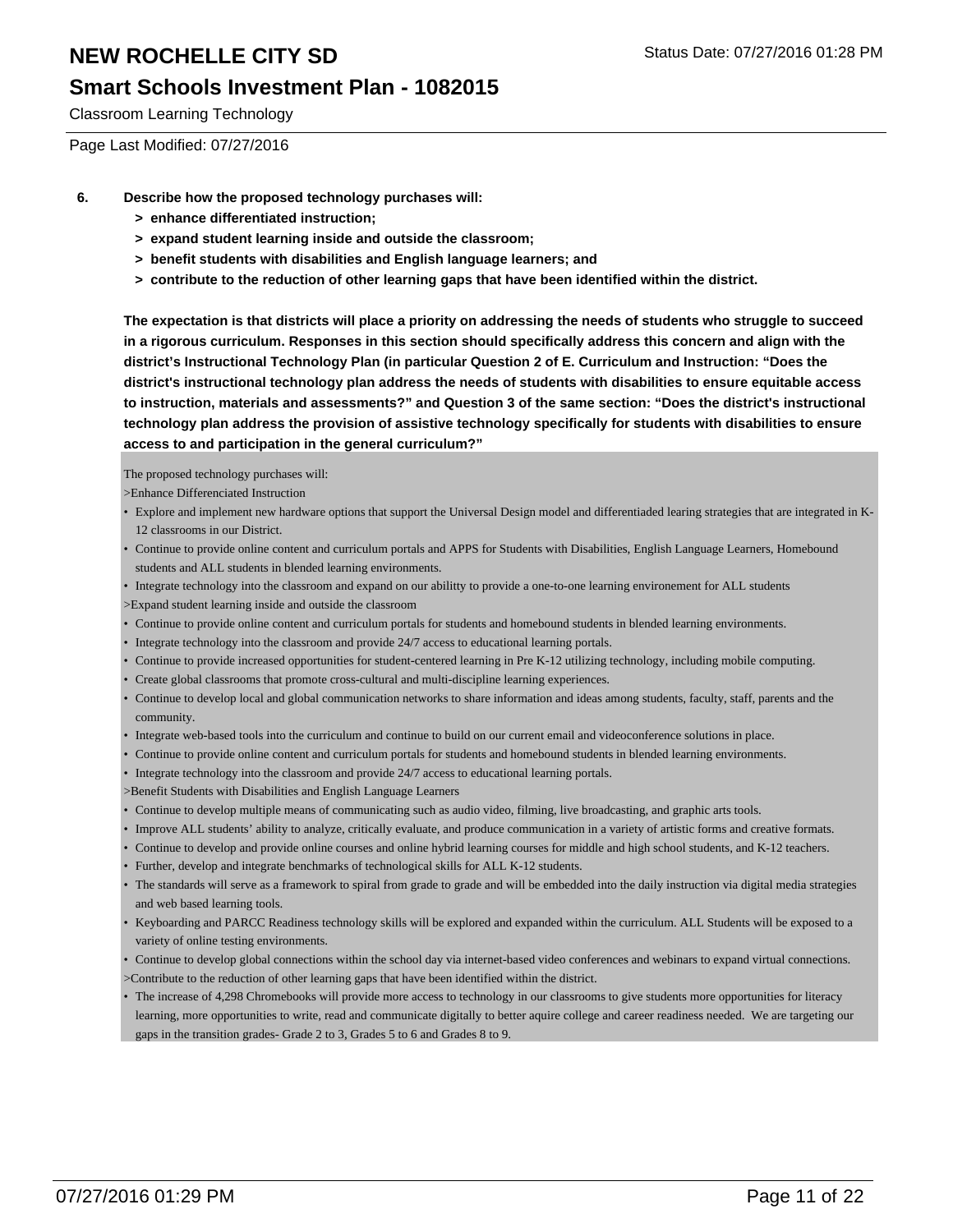## **Smart Schools Investment Plan - 1082015**

Classroom Learning Technology

Page Last Modified: 07/27/2016

**7. Where appropriate, describe how the proposed technology purchases will enhance ongoing communication with parents and other stakeholders and help the district facilitate technology-based regional partnerships, including distance learning and other efforts.**

The addition proposed technology purchases will greatly enhance on-going communication with students, teachers and parents and other stakeholders as we will be able to provide wireless filtered access after school hours for students to be able utilize our online learning and communications toolsschool websites, district website, learning management systems and email tools. By installing the outdoor wireless access points on all our school buildings, students whose families cannot afford Internet access at home will now be able to receive a District Wi-Fi filtered access within a half mile to a mile radius of the school they live the closest to. This will greatly narrow our digital divide for our students in our District. The additional 4,298 Chromebooks will allow us to greatly expand a one-to-one technology classroom environment that we have.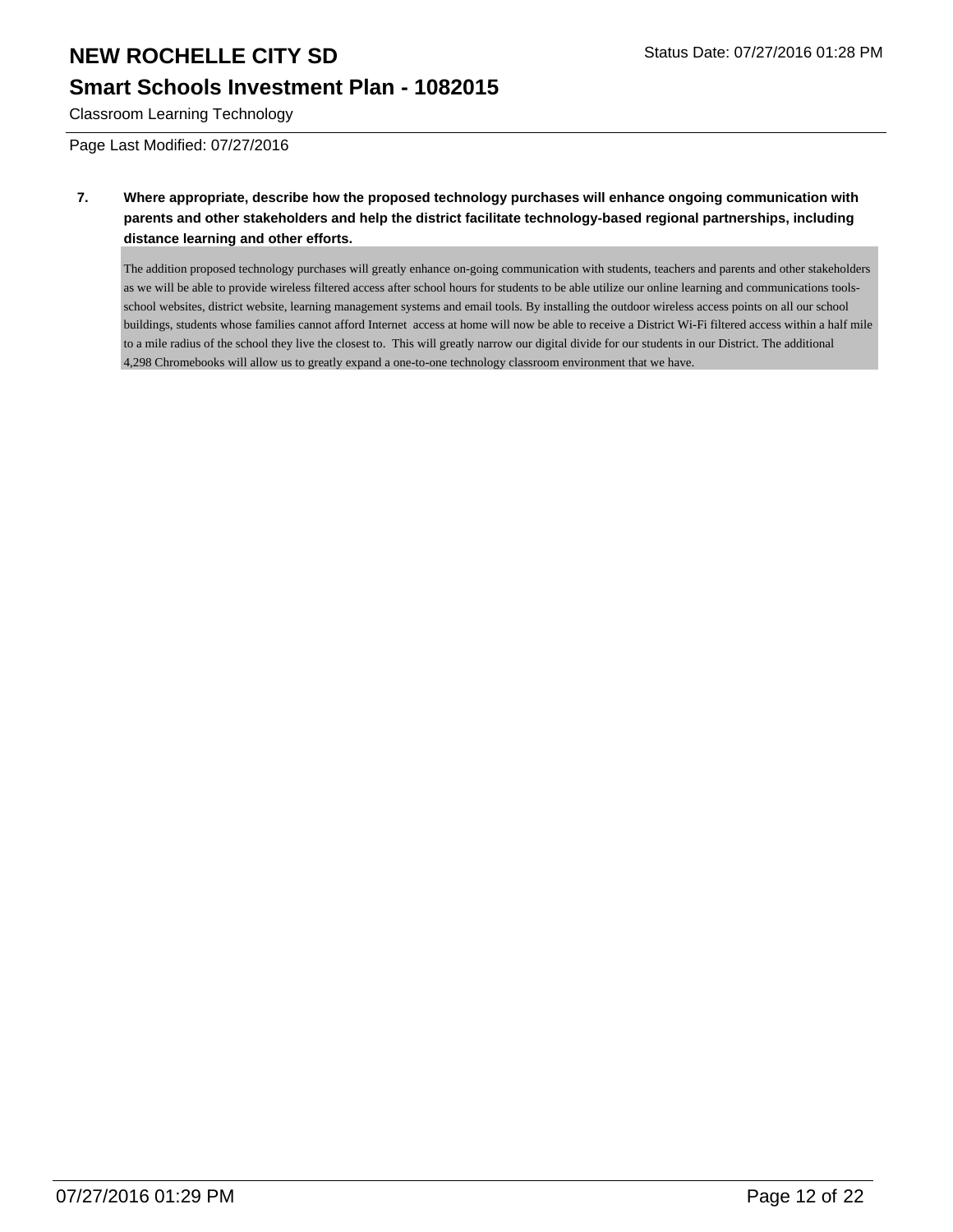#### **Smart Schools Investment Plan - 1082015**

Classroom Learning Technology

Page Last Modified: 07/27/2016

**8. Describe the district's plan to provide professional development to ensure that administrators, teachers and staff can employ the technology purchased to enhance instruction successfully.**

**Note: This response should be aligned and expanded upon in accordance with your district's response to Question 1 of F. Professional Development of your Instructional Technology Plan: "Please provide a summary of professional development offered to teachers and staff, for the time period covered by this plan, to support technology to enhance teaching and learning. Please include topics, audience and method of delivery within your summary."**

 As technology becomes more widely available and continues to change, there is a compelling need to provide on-going professional development to support educational reform goals, New York State standards and Common Core Standards, to model collaborative inquiry-based learning and to guide staff toward incorporating the global infrastructure in instruction and productivity.

 The Smart Schools Bond Act does not provide allocations for Professional Development. The City School District of New Rochelle will continue providing resources and funding based on its approved budgets to support and promote activities for technology professional development for staff, teachers and administrators. Furthermore, we will explore and engage in any other grant opportunity to supply for additional opportunities for technology professional development and ensure our staff, teachers and administrators can efficiently use the technology and effective promote student achievement, teaching and learning.

The technology professional development goals below are from the 2015-2018 CSDNR District Technology Plan:

- Continue to use the (10) Instructional Technology Facilitators as the foundational source of on-going and on-demand technology staff development experiences for administrators, teachers, and staff in our schools. •
- Continue to support other staff developers from in-district staff and/ or others who are knowledgeable about local curriculum and learning goals to integrate technology into the classroom. •
- Continue to provide technology staff development by examining District and curricular needs, working individually with colleagues, planning, presenting workshops during the school day, at faculty meetings, through online professional development portals, tutorials and media.
- Continue to expand the variety of technology staff development offerings. This includes: online courses, streaming video and online tutorials that allow teachers and staff to have access to training that can take place "anytime, anywhere". •
- Continue to investigate how technology can provide staff development experiences.
- Offer differentiated training opportunities to address the increasing specialized applications of technology. Staff development should include technology and workshops targeted to staff members who possess different levels of technology proficiency. •
- Seek to hire new staff members who have competency in technology.
- Continue to train Parents/Guardians of District students to utilize and access our Home Access Portal. This portal provides information about student attendance, report cards, progress reports, transcripts, GPA, emergency contact information, and teacher communication resources. •

• Provide on-going technology staff development for Administrators, Supervisors and Support Staff in data, productivity and communications. Per our NYSED approved instructional technology plan:

- Provide a technology-enhanced learning environment for students to develop competencies and skills in technology literacy.
- Enable students to evaluate, interpret, analyze, and utilize information purposefully in support of the Common Core stanPreds.
- Continue to provide increased opportunities for student-centered learning.
- Continue Pre K-12 utilizing technology, including mobile computing.
- Create global classrooms that promote cross-cultural and multi-discipline learning experiences.
- Continue to develop local and global communication networks to share information and ideas among students, faculty, staff, parents and the
- community.
- Continue to provide online content and curriculum portals for students and homebound students in blended learning environments.
- Continue working with Google Apps for Education and Google Classroom in grades 3-12.
- Continue to implement new hardware and software options that support the Universal Design model.
- Continue to develop multiple means of communicating such as audio video, filming, live broadcasting, and graphic arts tools.
- Continue to develop and provide online courses and online hybrid learning courses for middle and high school students, and K-12 teachers

We are planning for the following Professional Development Sessions for teachers:

| <b>ISCHOOL YEAR</b> | TOPIC                                                     | <b>AUDIENCE</b> | <b>IMETHOD OF DELIVERY</b> |
|---------------------|-----------------------------------------------------------|-----------------|----------------------------|
| $2016 - 17$         | <b>Google Apps for Education</b><br><b>I</b> Fundamentals | Teachers        | Workshop/onlne resources   |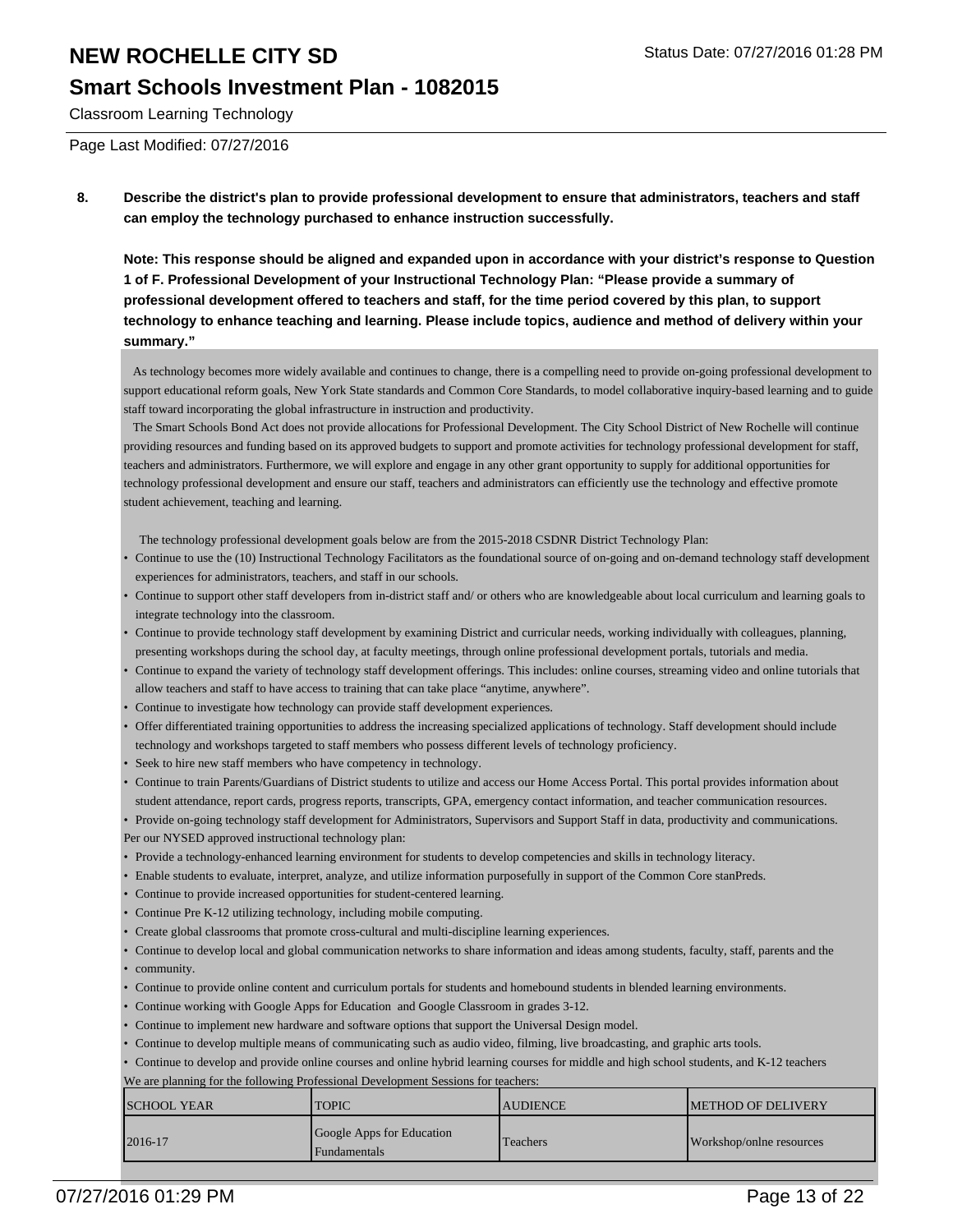### **Smart Schools Investment Plan - 1082015**

Classroom Learning Technology

Page Last Modified: 07/27/2016

| 2016-17     | Using Google Tools in the<br><b>Classroom</b>        | Teachers | <b>Workshop/Online Resources</b> |
|-------------|------------------------------------------------------|----------|----------------------------------|
| 2016-17     | Using Google Tools in the<br>Classroom -intermediate | Teachers | <b>Workshop/Online Resources</b> |
| 2016-17     | Integrating Google Apps with your<br>Curriculum      | Teachers | <b>Workshop/Online Resources</b> |
| $2017 - 18$ | Similar topics will be offered                       | Teachers | <b>Workshop/Online Resources</b> |

**9. Districts must contact the SUNY/CUNY teacher preparation program that supplies the largest number of the district's new teachers to request advice on innovative uses and best practices at the intersection of pedagogy and educational technology.**

By checking this box, you certify that you have contacted the SUNY/CUNY teacher preparation program that supplies the largest number of your new teachers to request advice on these issues.

#### **9a. Please enter the name of the SUNY or CUNY Institution that you contacted.**

(No Response)

#### **9b. Enter the primary Institution phone number.**

(No Response)

**9c. Enter the name of the contact person with whom you consulted and/or will be collaborating with on innovative uses of technology and best practices.**

(No Response)

**10. A district whose Smart Schools Investment Plan proposes the purchase of technology devices and other hardware must account for nonpublic schools in the district.**

**Are there nonpublic schools within your school district?**

Yes  $\square$  No

07/27/2016 01:29 PM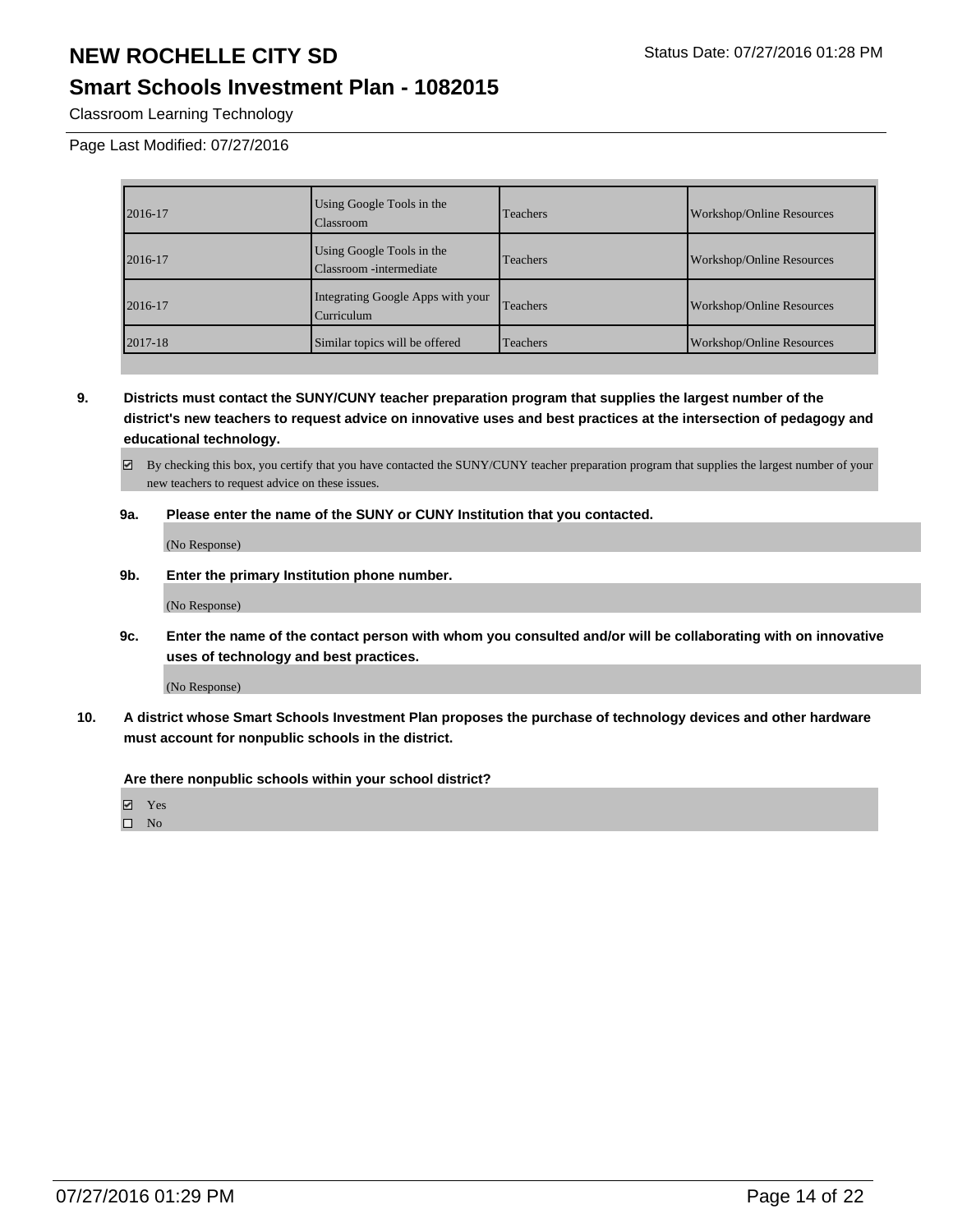#### **Smart Schools Investment Plan - 1082015**

Classroom Learning Technology

Page Last Modified: 07/27/2016

**10a. Describe your plan to loan purchased hardware to nonpublic schools within your district. The plan should use your district's nonpublic per-student loan amount calculated below, within the framework of the guidance. Please enter the date by which nonpublic schools must request classroom technology items. Also, specify in your response the devices that the nonpublic schools have requested, as well as in the in the Budget and the Expenditure Table at the end of the page.**

*The City School District of New Rochelle BOE and Community has approved the purchase of new Dell Chromebooks as the instructional technology devices to provide access to online teaching and learning in the classroom. We have met with all Non Public Schools and provided for multiple opportunities to select the technology to be loaned as part of their shared allocation as recorded in the Smart Bond Plan Meeting Log 12\_3\_15.docx attached to this application. The Non Public Schools have agreed to these devices. However, we have made provisions for the schools as directed in the guidance if they decide to make changes in their preferences for devices under category Classroom Learning Technology such as any other eligible device listed such as: Interactive White Boards, Projectors, desktop Computers, etc. According to Smart Schools Bond Act Guidelines located at:*

*http://www.p12.nysed.gov/mgtserv/documents/SmartSchoolsBondActGuidance\_AL5-16-16.pdf*

*The City School District of New Rochelle is making every effort to provide for all children in New Rochelle School District boundaries, based on the provisions by the SSBA guidance documents and regulations. Therefore, we have following the proportional calculation of the allocation per pupil following on the formula published by NYSED. We have*

*divided our purchase of classroom technology devices proportionally to the last BEDs reported enrollment for each of the (09) Non-Public Schools located in the City of New Rochelle geographical boundaries as per NYSED Nonpublic District of Enrollment Report available at: http://www.p12.nysed.gov/mgtserv/smart\_schools/NP\_DistOfAttend-2014-15\_R.xlsx*

*Breakdown of allocation for the Non-Public Schools:*

| Total NP Classroom Learning Technology Loan Allocation \$289,744.00 |                                       |  |
|---------------------------------------------------------------------|---------------------------------------|--|
| Per pupil Classroom Learning Technology Allocation $=$              | \$104                                 |  |
| Divided by Grand Total Enrollment                                   | /13.494<br>$=$                        |  |
| Classroom Learning Technology Amount                                | \$1,407,380,00<br>$=$                 |  |
| <b>GRAND TOTAL ENROLLMENT</b>                                       | 13.494<br>$=$                         |  |
| Total Nonpublic k-12 Enrollment 2014-15                             | 2.786<br>$=$                          |  |
| Total Public School k-12 Enrollment 2014-15                         | 10,708<br>$\mathcal{L} = \mathcal{L}$ |  |

| <b>Non Public School</b>         | $K-12$ | <b>Total CLT loan Allocation</b> |
|----------------------------------|--------|----------------------------------|
| <b>HOLY NAME OF JESUS SCHOOL</b> | 145    | \$15,080.00                      |
| <b>IONA PREP SCHOOL</b>          | 945    | \$98,280.00                      |
| <b>SALESIAN HIGH SCHOOL</b>      | 513    | \$53,352.00                      |
| URSULINE SCHOOL                  | 753    | \$78,312.00                      |
| WESTCHESTER TORAH ACADEMY        | 56     | \$5,824.00                       |
| WESTCHESTER AREA SCHOOL          | 111    | \$11,544.00                      |
| <b>MOUNT TOM DAY SCHOOL</b>      | 15     | \$1,560.00                       |
| THORNTON DONOVAN SCHOOL          | 150    | \$15,600.00                      |
| HUDSON COUNTRY MONTESSORI SCH    | 98     | \$10,192.00                      |
| NP TOTAL CLT LOAN ALLOCATION     | 2,786  | \$289,744.00                     |

*The Classroom Learning Technology equipment will be loaned to Non-Public Schools via application during the month of September in the school year when our SSIP is approved by the SSBA Review Board. Each June NRCSD technology staff will be commission to review, verify and inventory the CLT and equipment provided via SSBA funding to the Non-Public Schools in a loan program as per the guidance from NYSED.*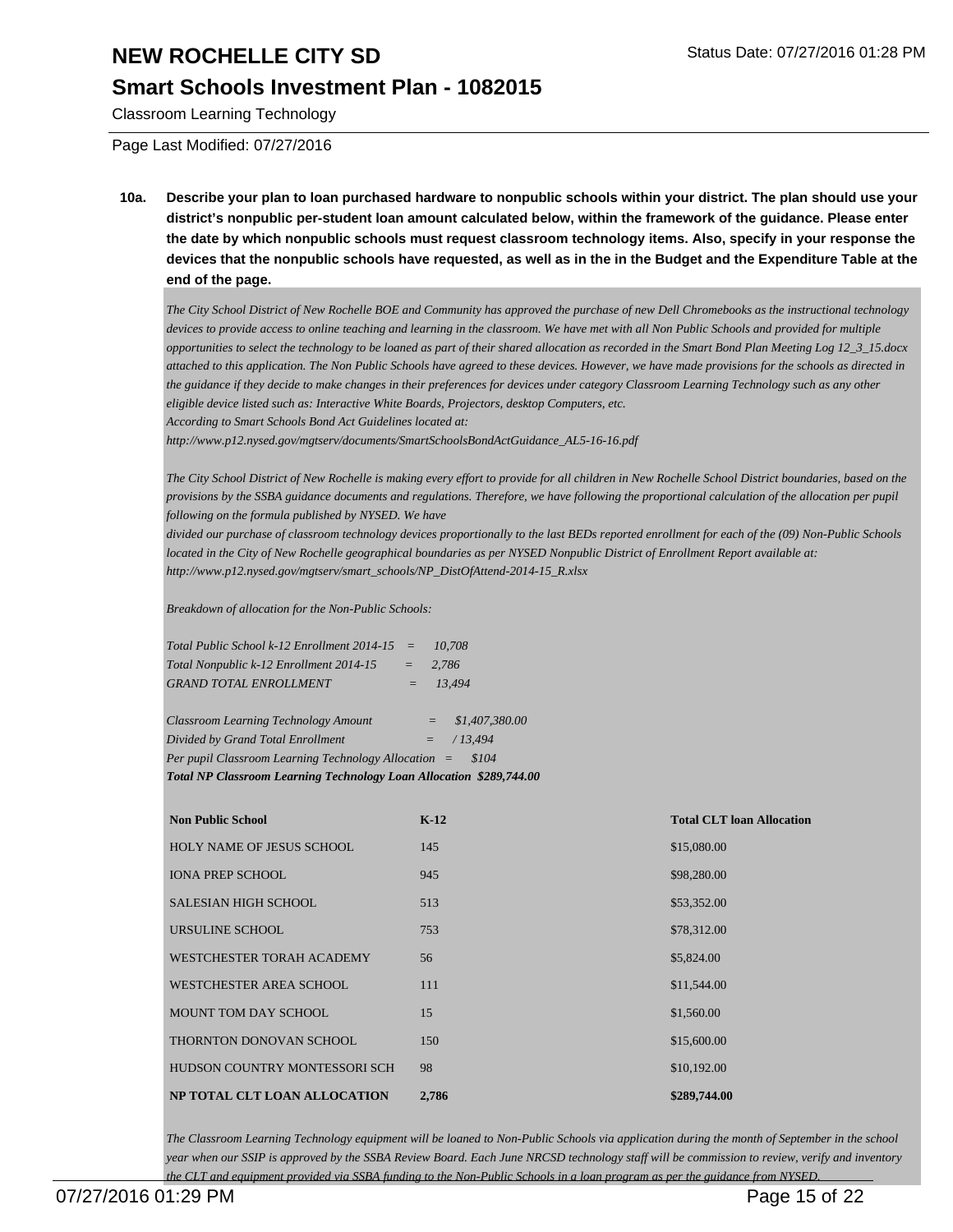#### **Smart Schools Investment Plan - 1082015**

Classroom Learning Technology

Page Last Modified: 07/27/2016

*This will allow the District to run updates on the Chrome operating system, access/record any accidental damage that occurred and coverage as well as service the Chromebooks as needed before the next school year begins. The \$1,407,596 SSBA allocation may have to be purchased over (2) budget cycles based on school district funds available for the approved expenditures and to facilitate the 90-Day Reimbursement process after approved by the SSBA Review Board.*

*We will recommend to the Non-Public Schools to provide with accidental damage insurance coverage for the loaned equipment in case of loss, theft, damage or missing power cords. In addition, we will recommend to the Non-Public Schools to fulfill the SSBA requirement of 100 mbps for every 1,000 students of Internet connectivity. We will also recommend to the Non-Public Schools to have contracted an Internet filtering Service with their ISP to ensure all students who use the loaned equipment will be protected and in compliance with Federal Children's Internet Protection Act (CIPA) regulations.*

**10b. A final Smart Schools Investment Plan cannot be approved until school authorities have adopted regulations specifying the date by which requests from nonpublic schools for the purchase and loan of Smart Schools Bond Act classroom technology must be received by the district.**

 $\boxtimes$  By checking this box, you certify that you have such a plan and associated regulations in place that have been made public.

#### **11. Nonpublic Classroom Technology Loan Calculator**

**The Smart Schools Bond Act provides that any Classroom Learning Technology purchases made using Smart Schools funds shall be lent, upon request, to nonpublic schools in the district. However, no school district shall be required to loan technology in amounts greater than the total obtained and spent on technology pursuant to the Smart Schools Bond Act and the value of such loan may not exceed the total of \$250 multiplied by the nonpublic school enrollment in the base year at the time of enactment. See:**

#### **http://www.p12.nysed.gov/mgtserv/smart\_schools/docs/Smart\_Schools\_Bond\_Act\_Guidance\_04.27.15\_Final.pdf.**

|                                     | 1. Classroom<br>Technology<br>Sub-allocation | 2. Public<br><b>Enrollment</b><br>$(2014 - 15)$ | 3. Nonpublic<br>Enrollment<br>$(2014 - 15)$ | l 4. Sum of<br>l Public and<br>Nonpublic<br><b>Enrollment</b> | 5. Total Per<br>Pupil Sub-<br>I allocation | 6. Total<br>Nonpublic Loan<br>Amount |
|-------------------------------------|----------------------------------------------|-------------------------------------------------|---------------------------------------------|---------------------------------------------------------------|--------------------------------------------|--------------------------------------|
| Calculated Nonpublic Loan<br>Amount | 1,407,380                                    | 10.708                                          | 2.786                                       | 13.494                                                        | 104                                        | 289.744                              |

**12. To ensure the sustainability of technology purchases made with Smart Schools funds, districts must demonstrate a long-term plan to maintain and replace technology purchases supported by Smart Schools Bond Act funds. This sustainability plan shall demonstrate a district's capacity to support recurring costs of use that are ineligible for Smart Schools Bond Act funding such as device maintenance, technical support, Internet and wireless fees, maintenance of hotspots, staff professional development, building maintenance and the replacement of incidental items. Further, such a sustainability plan shall include a long-term plan for the replacement of purchased devices and equipment at the end of their useful life with other funding sources.**

 $\boxtimes$  By checking this box, you certify that the district has a sustainability plan as described above.

**13. Districts must ensure that devices purchased with Smart Schools Bond funds will be distributed, prepared for use, maintained and supported appropriately. Districts must maintain detailed device inventories in accordance with generally accepted accounting principles.**

 $\boxtimes$  By checking this box, you certify that the district has a distribution and inventory management plan and system in place.

**14. If you are submitting an allocation for Classroom Learning Technology complete this table. Note that the calculated Total at the bottom of the table must equal the Total allocation for this category that you entered in the SSIP Overview overall budget.**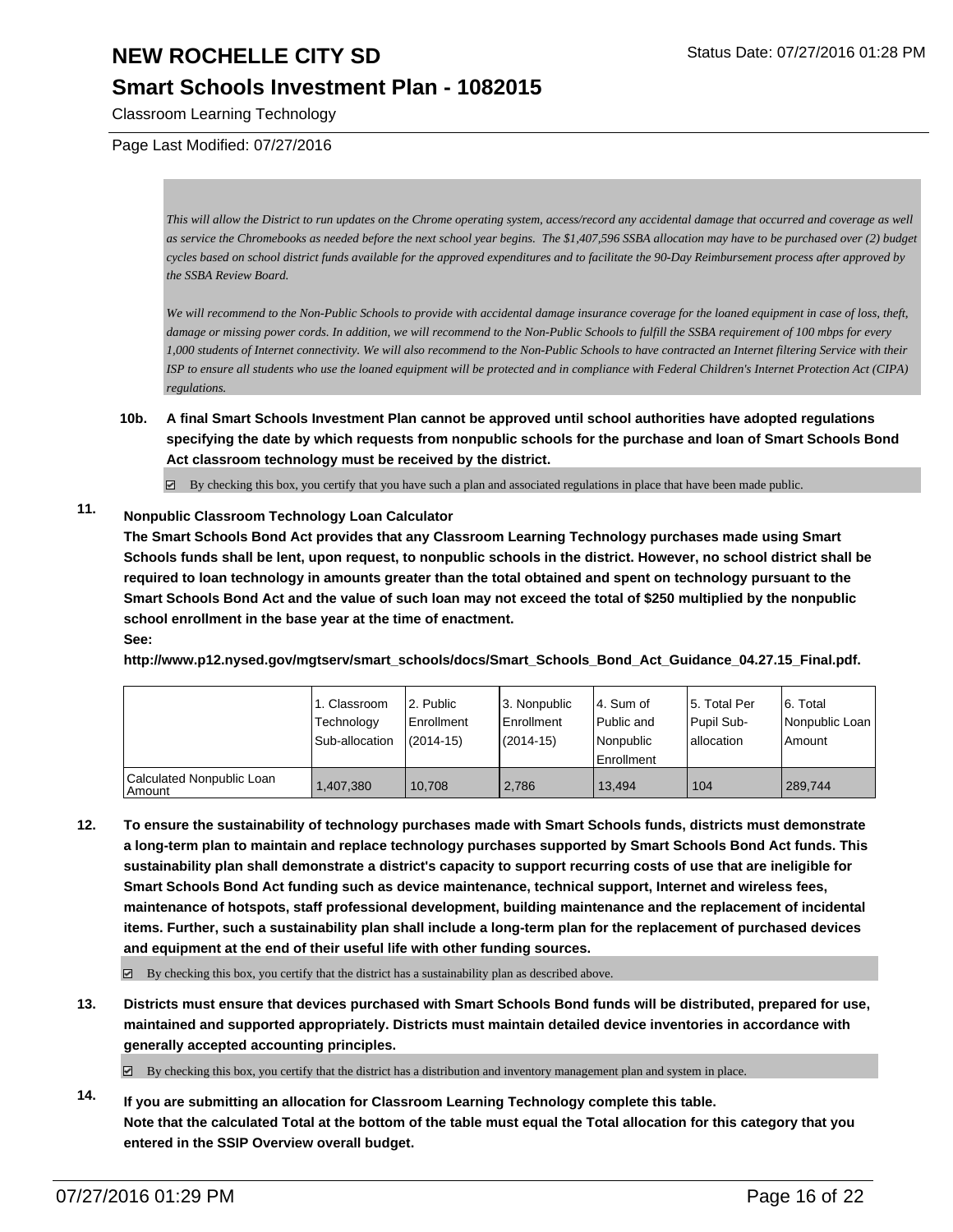## **Smart Schools Investment Plan - 1082015**

Classroom Learning Technology

Page Last Modified: 07/27/2016

|                         | Sub-Allocation |
|-------------------------|----------------|
| Interactive Whiteboards | l 0            |
| Computer Servers        | l 0            |
| Desktop Computers       | l 0            |
| <b>Laptop Computers</b> | 1,407,380      |
| <b>Tablet Computers</b> | l O            |
| Other Costs             | (No Response)  |
| Totals:                 | 1,407,380.00   |

| Select the allowable expenditure | I Item to be Purchased | Quantity      | Cost per Item | <b>Total Cost</b> |
|----------------------------------|------------------------|---------------|---------------|-------------------|
| type.                            |                        |               |               |                   |
| Repeat to add another item under |                        |               |               |                   |
| each type.                       |                        |               |               |                   |
| (No Response)                    | (No Response)          | (No Response) | (No Response) | (No Response)     |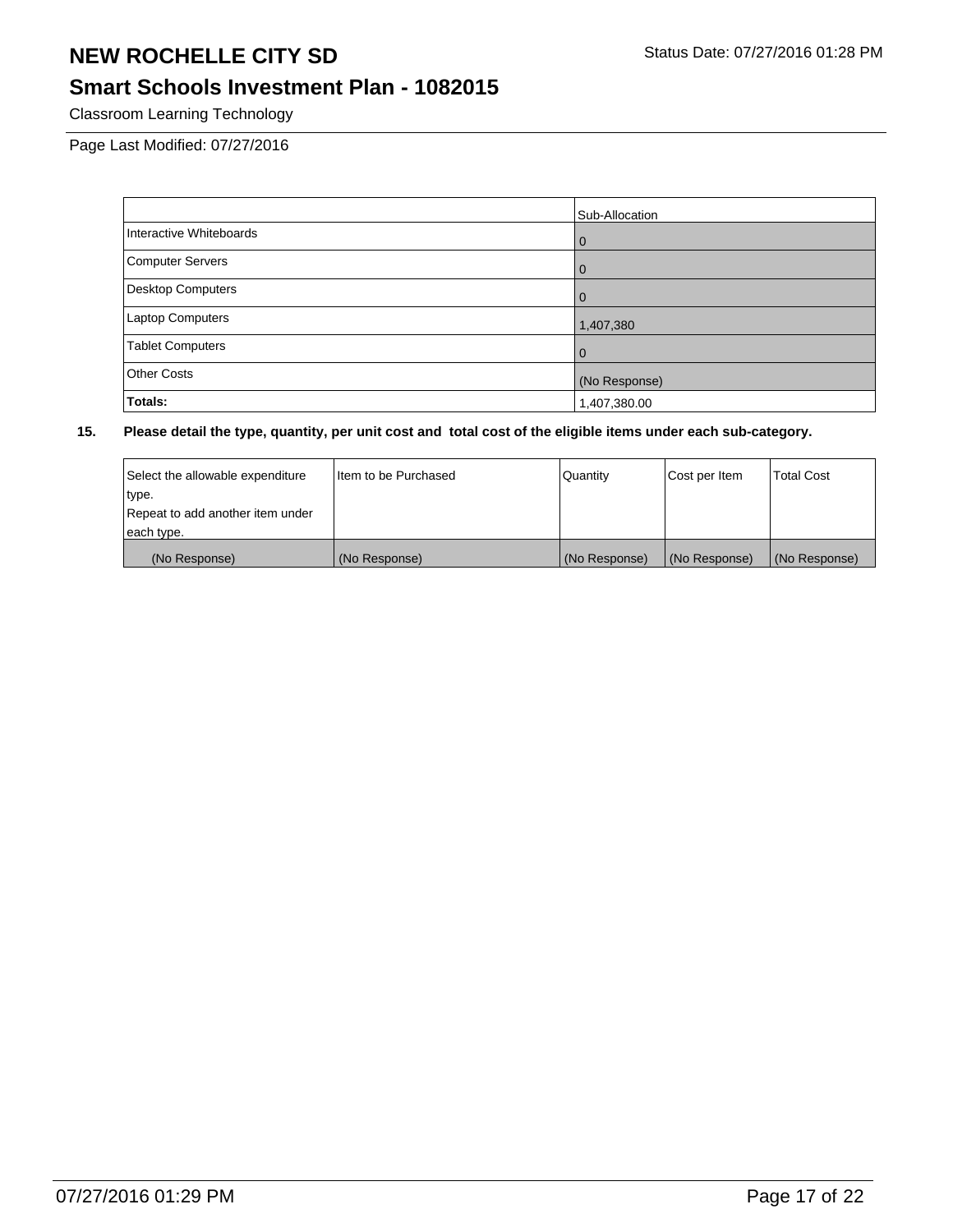#### **Smart Schools Investment Plan - 1082015**

Pre-Kindergarten Classrooms

Page Last Modified: 06/01/2016

**1. Provide information regarding how and where the district is currently serving pre-kindergarten students and justify the need for additional space with enrollment projections over 3 years.**

(No Response)

- **2. Describe the district's plan to construct, enhance or modernize education facilities to accommodate prekindergarten programs. Such plans must include:**
	- **Specific descriptions of what the district intends to do to each space;**
	- **An affirmation that pre-kindergarten classrooms will contain a minimum of 900 square feet per classroom;**
	- **The number of classrooms involved;**
	- **The approximate construction costs per classroom; and**
	- **Confirmation that the space is district-owned or has a long-term lease that exceeds the probable useful life of the improvements.**

(No Response)

**3. Smart Schools Bond Act funds may only be used for capital construction costs. Describe the type and amount of additional funds that will be required to support ineligible ongoing costs (e.g. instruction, supplies) associated with any additional pre-kindergarten classrooms that the district plans to add.**

(No Response)

**4. All plans and specifications for the erection, repair, enlargement or remodeling of school buildings in any public school district in the State must be reviewed and approved by the Commissioner. Districts that plan capital projects using their Smart Schools Bond Act funds will undergo a Preliminary Review Process by the Office of Facilities Planning.**

| <b>Project Number</b> |  |
|-----------------------|--|
| (No Response)         |  |

**5. If you have made an allocation for Pre-Kindergarten Classrooms, complete this table.**

**Note that the calculated Total at the bottom of the table must equal the Total allocation for this category that you entered in the SSIP Overview overall budget.**

|                                                 | Sub-Allocation |
|-------------------------------------------------|----------------|
| Construct Pre-K Classrooms                      | (No Response)  |
| <b>Enhance/Modernize Educational Facilities</b> | (No Response)  |
| <b>Other Costs</b>                              | (No Response)  |
| Totals:                                         |                |

| Select the allowable expenditure | litem to be purchased | Quantity      | Cost per Item | <b>Total Cost</b> |
|----------------------------------|-----------------------|---------------|---------------|-------------------|
| type.                            |                       |               |               |                   |
| Repeat to add another item under |                       |               |               |                   |
| each type.                       |                       |               |               |                   |
| (No Response)                    | (No Response)         | (No Response) | (No Response) | (No Response)     |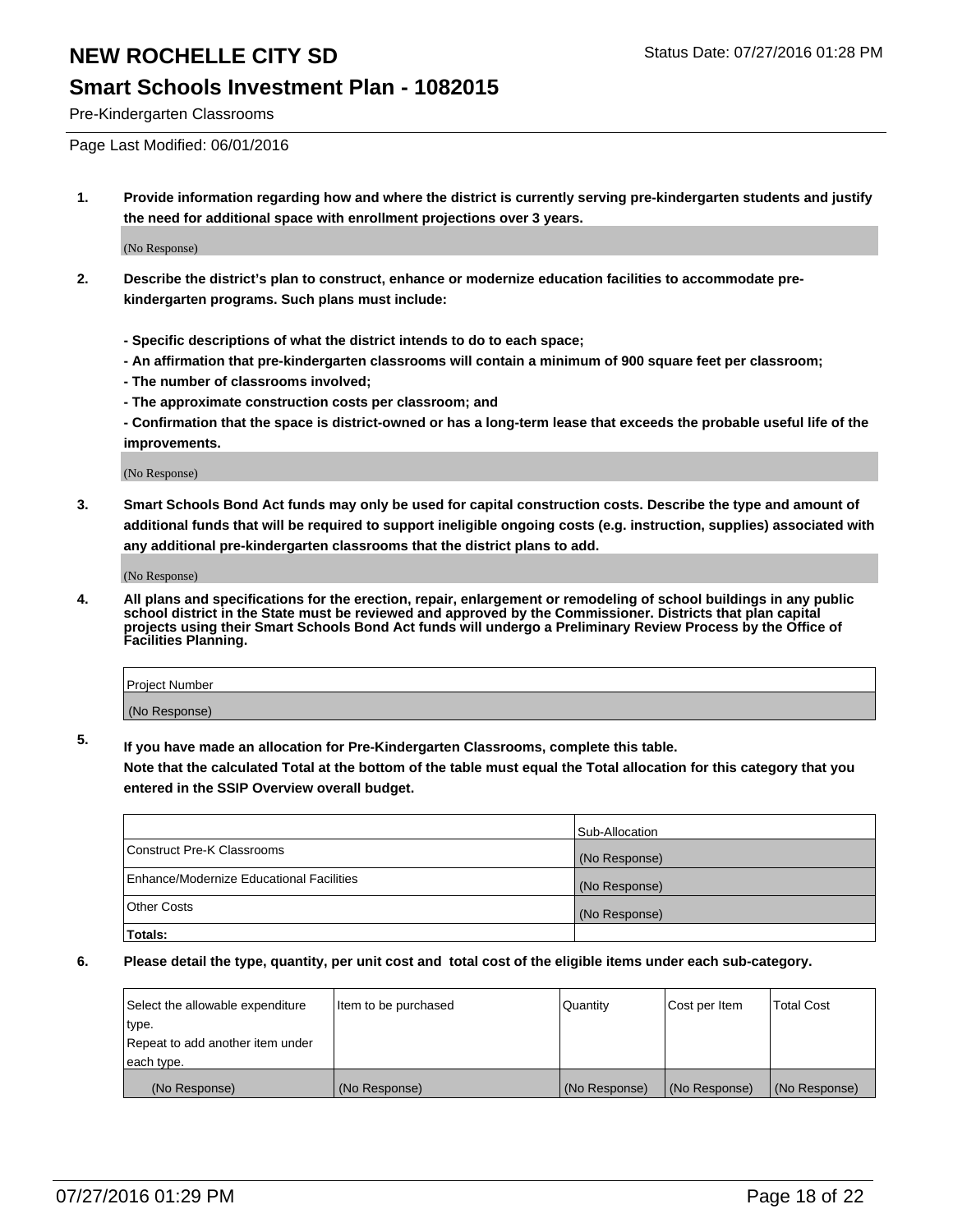### **Smart Schools Investment Plan - 1082015**

Replace Transportable Classrooms

Page Last Modified: 05/17/2016

**1. Describe the district's plan to construct, enhance or modernize education facilities to provide high-quality instructional space by replacing transportable classrooms.**

(No Response)

**2. All plans and specifications for the erection, repair, enlargement or remodeling of school buildings in any public school district in the State must be reviewed and approved by the Commissioner. Districts that plan capital projects using their Smart Schools Bond Act funds will undergo a Preliminary Review Process by the Office of Facilities Planning.**

| Project Number |  |
|----------------|--|
| (No Response)  |  |

**3. For large projects that seek to blend Smart Schools Bond Act dollars with other funds, please note that Smart Schools Bond Act funds can be allocated on a pro rata basis depending on the number of new classrooms built that directly replace transportable classroom units.**

**If a district seeks to blend Smart Schools Bond Act dollars with other funds describe below what other funds are being used and what portion of the money will be Smart Schools Bond Act funds.**

(No Response)

**4. If you have made an allocation for Replace Transportable Classrooms, complete this table. Note that the calculated Total at the bottom of the table must equal the Total allocation for this category that you entered in the SSIP Overview overall budget.**

|                                                | Sub-Allocation |
|------------------------------------------------|----------------|
| Construct New Instructional Space              | (No Response)  |
| Enhance/Modernize Existing Instructional Space | (No Response)  |
| Other Costs                                    | (No Response)  |
| Totals:                                        |                |

| Select the allowable expenditure | Item to be purchased | Quantity      | Cost per Item | <b>Total Cost</b> |
|----------------------------------|----------------------|---------------|---------------|-------------------|
| type.                            |                      |               |               |                   |
| Repeat to add another item under |                      |               |               |                   |
| each type.                       |                      |               |               |                   |
| (No Response)                    | (No Response)        | (No Response) | (No Response) | (No Response)     |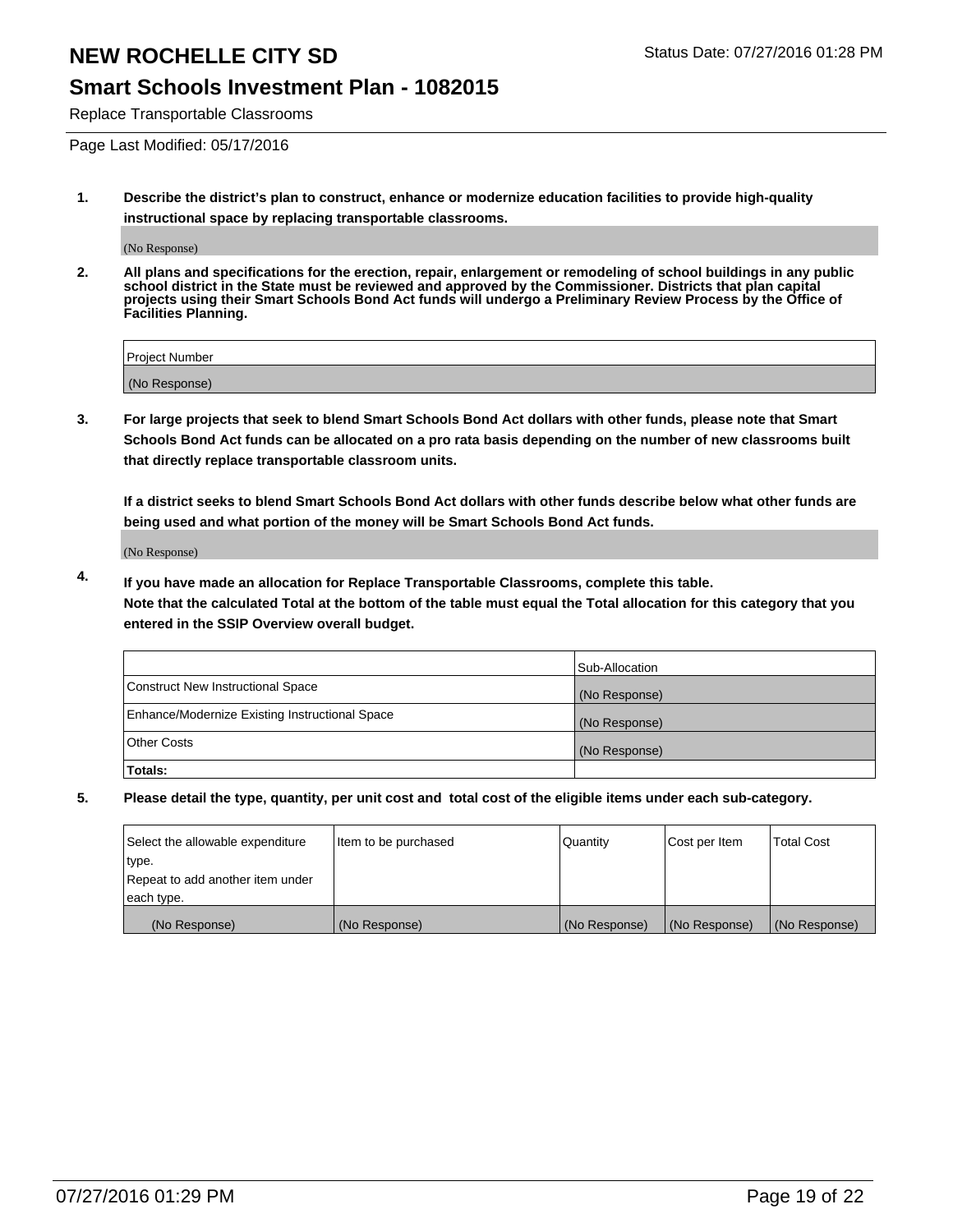### **Smart Schools Investment Plan - 1082015**

High-Tech Security Features

Page Last Modified: 06/03/2016

#### **1. Describe how you intend to use Smart Schools Bond Act funds to install high-tech security features in school buildings and on school campuses.**

in alignment with our NYSED approved instructional plan we are upgrading our security to provide for a safe environment teaching and learning. Our District currently has a (7) year old security network and cameras that needs to be upgraded.

We intent to use Smart Schools Bond Act funds to:

- Replace seven security network servers and 49 analog camera to high resolution digital cameras.
- Upgrade of the server infrastructure along with the access equipment at 50 doors. Existing electronic door hardware would be reused.
- Upgrade the (50) existing access controlled doors to the Avigilon access control system reusing the existing lock devices, wiring and network connections.
- Upgrade the access control appliance server to support 128 doors
- Upgrade (useable storage) servers with 250 Mbps of throughput, (3) 10 Terrabyte (useable storage) servers with 250 Mbps of throughput. The servers would be installed in existing rack space and connected to existing UPS in each of the seven locations. Configuration services are included to setup recording for all 228 •
- Upgrade the security network for full viewing and control of the cameras locally if the local building is disconnected from the Wide Area Network.
- **2. All plans and specifications for the erection, repair, enlargement or remodeling of school buildings in any public school district in the State must be reviewed and approved by the Commissioner. Districts that plan capital projects using their Smart Schools Bond Act funds will undergo a Preliminary Review Process by the Office of Facilities Planning.**

| Project Number        |  |
|-----------------------|--|
| 66-11-00-01-7-999-SB1 |  |

- **3. Was your project deemed eligible for streamlined Review?**
	- **Ø** Yes

 $\square$  No

**3a. Districts with streamlined projects must certify that they have reviewed all installations with their licensed architect or engineer of record, and provide that person's name and license number. The licensed professional must review the products and proposed method of installation prior to implementation and review the work during and after completion in order to affirm that the work was code-compliant, if requested.**

By checking this box, you certify that the district has reviewed all installations with a licensed architect or engineer of record.

**4. Include the name and license number of the architect or engineer of record.**

| <sup>1</sup> Name | License Number |
|-------------------|----------------|
| Tom Ritzenthaler  | 23344          |

**5. If you have made an allocation for High-Tech Security Features, complete this table.**

**Note that the calculated Total at the bottom of the table must equal the Total allocation for this category that you entered in the SSIP Overview overall budget.**

|                                                      | Sub-Allocation |
|------------------------------------------------------|----------------|
| Capital-Intensive Security Project (Standard Review) | 0              |
| <b>Electronic Security System</b>                    | 227,046        |
| <b>Entry Control System</b>                          | 172,933        |
| Approved Door Hardening Project                      | $\Omega$       |
| <b>Other Costs</b>                                   | $\Omega$       |
| Totals:                                              | 399,979.00     |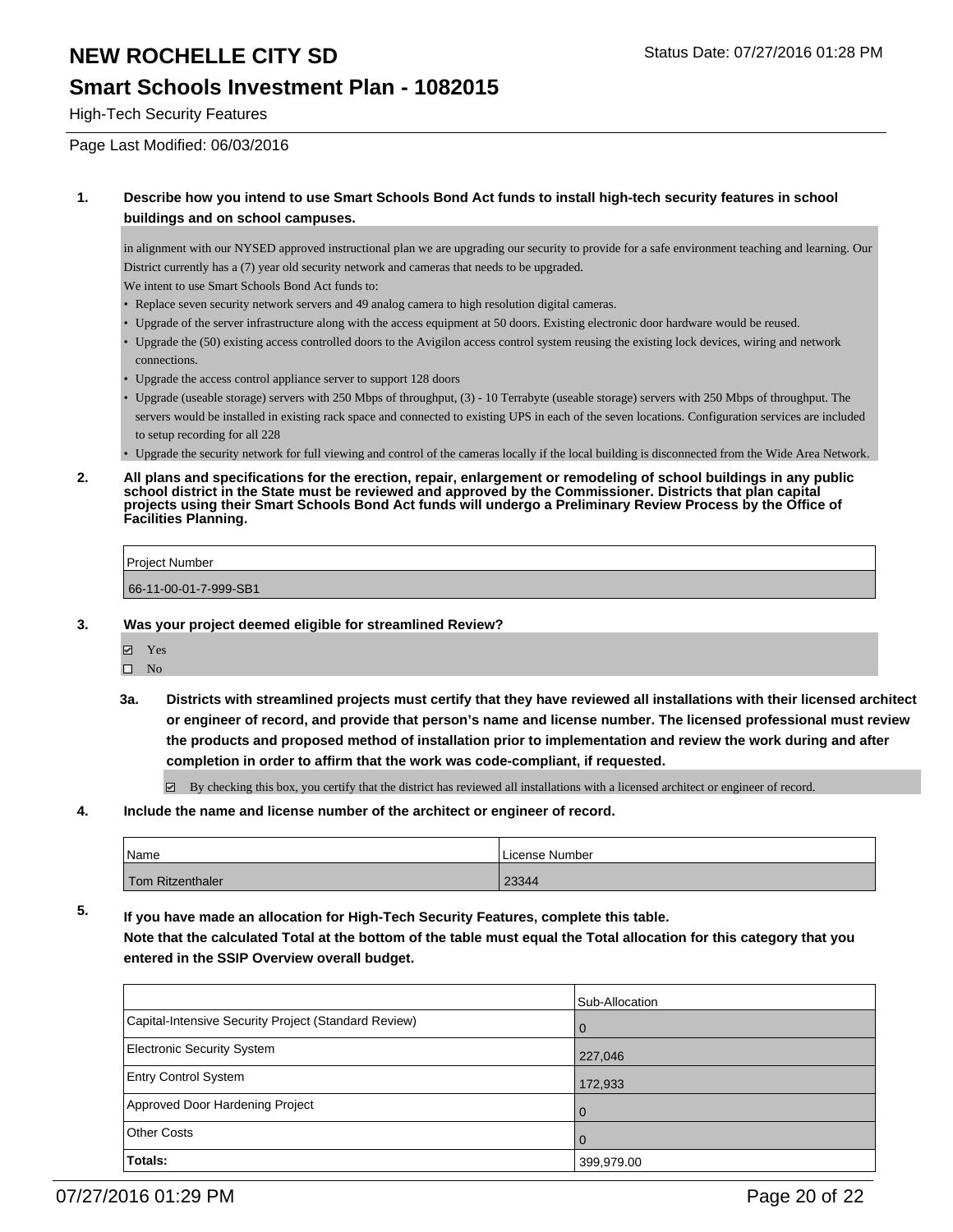## **Smart Schools Investment Plan - 1082015**

High-Tech Security Features

Page Last Modified: 06/03/2016

| Select the allowable expenditure<br>type.       | Item to be purchased | Quantity      | Cost per Item | <b>Total Cost</b> |
|-------------------------------------------------|----------------------|---------------|---------------|-------------------|
| Repeat to add another item under<br> each type. |                      |               |               |                   |
| (No Response)                                   | (No Response)        | (No Response) | (No Response) | (No Response)     |